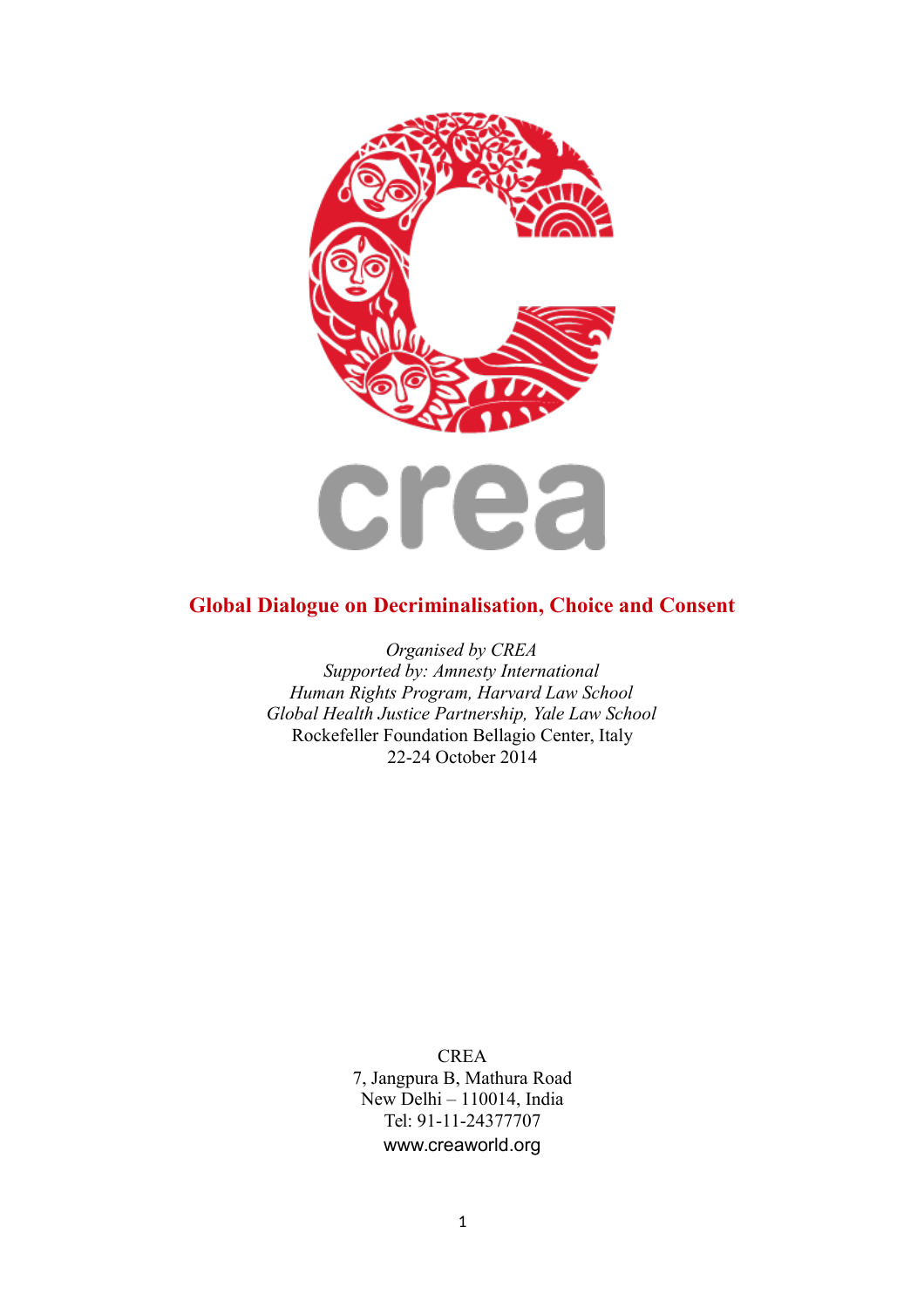# **Table of Contents**

| Why a Global Dialogue on Decriminalisation, Choice and Consent?<br>Geetanjali Misra                                      | 3         |         |
|--------------------------------------------------------------------------------------------------------------------------|-----------|---------|
| <b>Interrogating Consent</b><br>Carole Vance                                                                             |           | $4 - 5$ |
| Consent and International Human Rights Law<br>Mindy Jane Roseman, Jaime Todd-Gher and Sara Hossain                       | $6 - 8$   |         |
| Women, Medicine and Informed Consent<br>Allan Achesa Maleche                                                             | $9 - 11$  |         |
| <b>Abortion and Consent</b><br>Elisa Slattery, Sonia Correa and Rupsa Mallik                                             | $12 - 14$ |         |
| Choice and Consent in the Trans* Community: Voices from Africa<br>$15 - 17$<br>Leigh Ann van der Merwe and Adrian Jjuuko |           |         |
| Negotiating Choice and Rights in Hierarchies of Power<br>Leigh Ann van der Merwe and Sylvia Tamale                       | 18-20     |         |
| Children, Representation and Consent<br>Shohini Ghosh                                                                    | $21 - 22$ |         |
| Consent in the Digital Era<br>Bishakha Datta                                                                             | $23 - 25$ |         |
| Marriage and Consent<br>Alice Miller and Sonia Correa                                                                    | $26 - 27$ |         |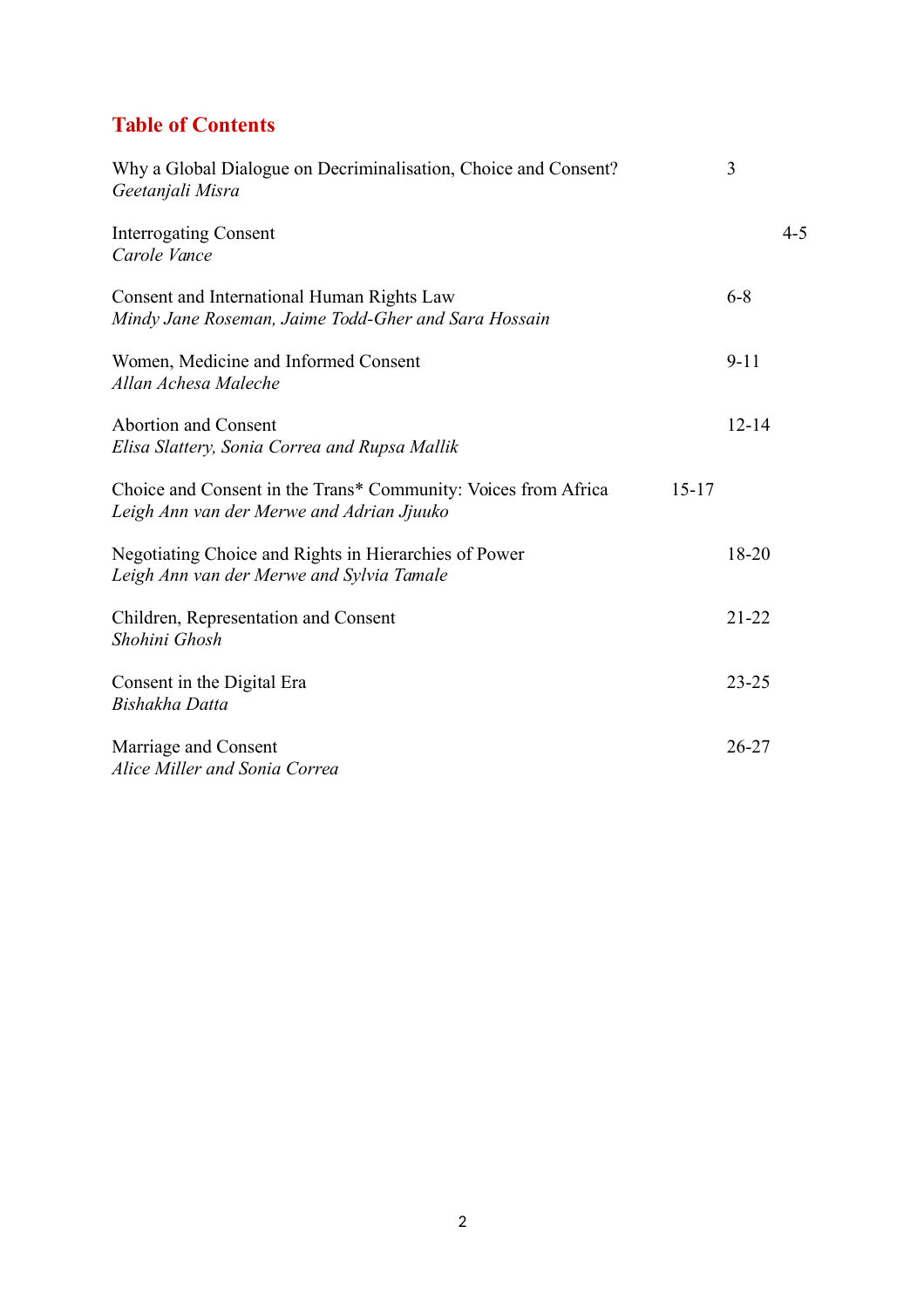# **Why a Global Dialogue on Decriminalisation, Choice and Consent?**

Around the world, various aspects of reproductive and sexual conduct, identities, and expression remains criminalised. In some instances where some of this has been decriminalised we see renewed efforts towards criminalisation. Family (personal) laws continue to exclude individuals based on sexual orientation and gender identity. Health policies prioritise and accord legitimacy to heterosexual sex taking place within marriage and for reproduction. Sex taking place outside marriage and/or between same sex partners and transactional sex remains criminalised and stigmatised.

During the past decade within the sexual and reproductive health and rights (SRHR) advocacy landscape there has been a neglect of the complicated and messy questions around the nature of choice and consent, which lies at the heart of the situation described above. The Millennium Development Goals (MDGs) have provided the overarching framework within which countries as well as multi-lateral and regional mechanisms have defined their development agenda. The MDGs to a large extent have served to reduce the broader SRHR agenda to a more limited focus on maternal health. An essential corollary of this has been the de-politicisation of sexual and reproductive health and rights and the broader ambit of issues it seeks to address. On-going civil society efforts to promote a more inclusive, rights-based framing have remained fragmented partly as a result of funding streams and the way these have narrowed the vision on SRHR and partly because often the complicated and complex nature of issues of choice and consent are not amenable to easy consensus building.

To address this gap and need for critical debate and discussion, CREA, along with Amnesty International, the Human Rights Program at Harvard Law School, and the Global Health Justice Partnership at Yale Law School organised a Global Dialogue on Decriminalisation, Choice and Consent at the Rockefeller Foundation Bellagio Center, Italy, from October 22-24, 2014. The focus of the Dialogue was to discuss threadbare consent (and choice) including the way it is defined and addressed within criminal law and covered a range of issues around sexual agency, orientation, identity and SRHR.

# **Geetanjali Misra, Executive Director, CREA**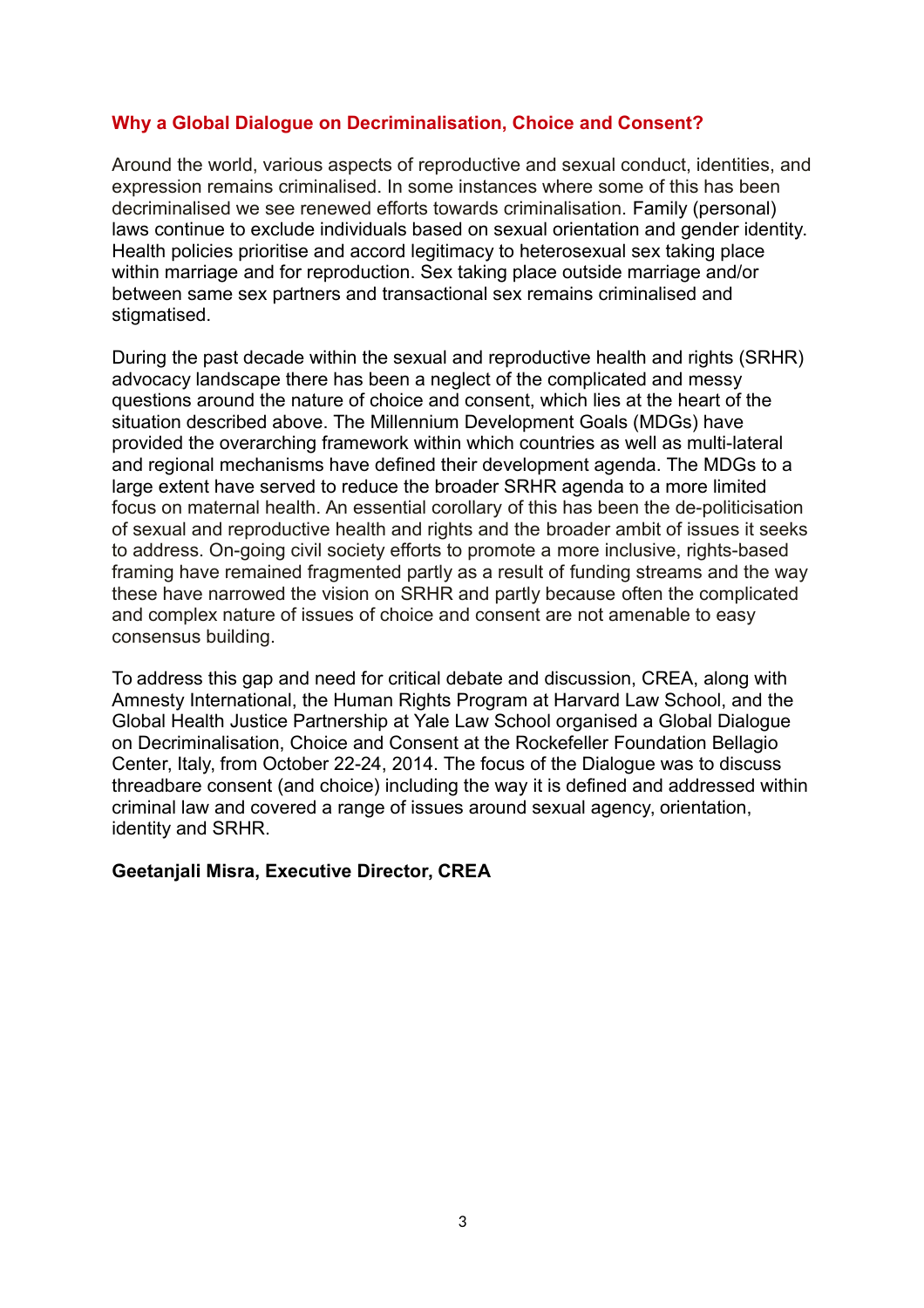# **#2 Interrogating Consent**

*The second of the ten part essay series has been adapted from Carole Vance's presentation at the Global Dialogue on Decriminalisation, Choice and Consent.*

Many people are familiar with and accept the idea that consent is an important part of sexual interactions and relationships even though there are some circumstances where it may be difficult for outside observers to determine if a person consented or the people involved disagree about whether their own sexual interaction was consensual. Despite conflicting accounts and difficult cases, the standard of consent has become widespread, even obvious, in contemporary culture in many countries.

This has not always been the case. In fact, the idea that consent is necessary for sexual behaviour is a radically new idea.

Several centuries ago, the standard of sexual legitimacy in Europe and Great Britain was derived from Christian theology that understood sexual behaviour for reproductive purposes as 'natural' and all other non-reproductive sexual behaviour as 'unnatural'. Unnatural behaviours were serious sins, whether done by married couples or the unmarried. That people wanted to engage in sexual sin did not erase the sin or excuse it. Christian doctrine about sexuality entered into the law of early nations of many European countries and Britain. At the time that nations formed and broke away from Church governance, many religious ideas of natural and unnatural sex migrated into the legal codes of these nations, particularly into criminal law.

The standard of unnatural sex made it impossible to consent to behaviours deemed unnatural, in the sense that the wishes or desires of people to do so were irrelevant and did not provide a defence to the criminal charge. In this way, the idea of consent was absent, since committing an unnatural sexual act was an offense against the state (as well as society and family), and the desires (consent) of the people involved did not excuse this offense. Similar to church law, the idea that people might want to engage in this behaviour was irrelevant. Thus, in the criminal law codes of these newly formed nations, the reproductive standard was codified and perpetuated.

Sexual history in the past several hundred years has been marked by a series of battles about trying to legitimise people's ability to engage in sexual behaviour they desired, even though it had been defined as criminal. Gradually and unevenly, the reproductive standard of sexual legitimacy was replaced by a standard of consent, which often involved non-reproductive sex and pleasure. Consider, for example, the movement of married people to be able to use birth control (that is, have heterosexual penetrative sex for non-reproductive purposes) and the efforts to overturn sodomy law (which in many countries, has prohibited both same-sex and different sex sexual behaviour for nonreproductive purposes). We don't often link these movements together, but both have rejected the reproductive standard as the standard of legitimacy for sex and argue for the decriminalisation of non-reproductive sex and statutory laws that forbid such behaviour.

These battles have proposed a different standard of legitimacy: people engaged in this behaviour willingly, that is, they consented to it. And most importantly, their consent should demand repeal of criminal law. As this newer standard of sexual legitimacy became more publicly acceptable, certain laws came to look very archaic. By 1940, married heterosexuals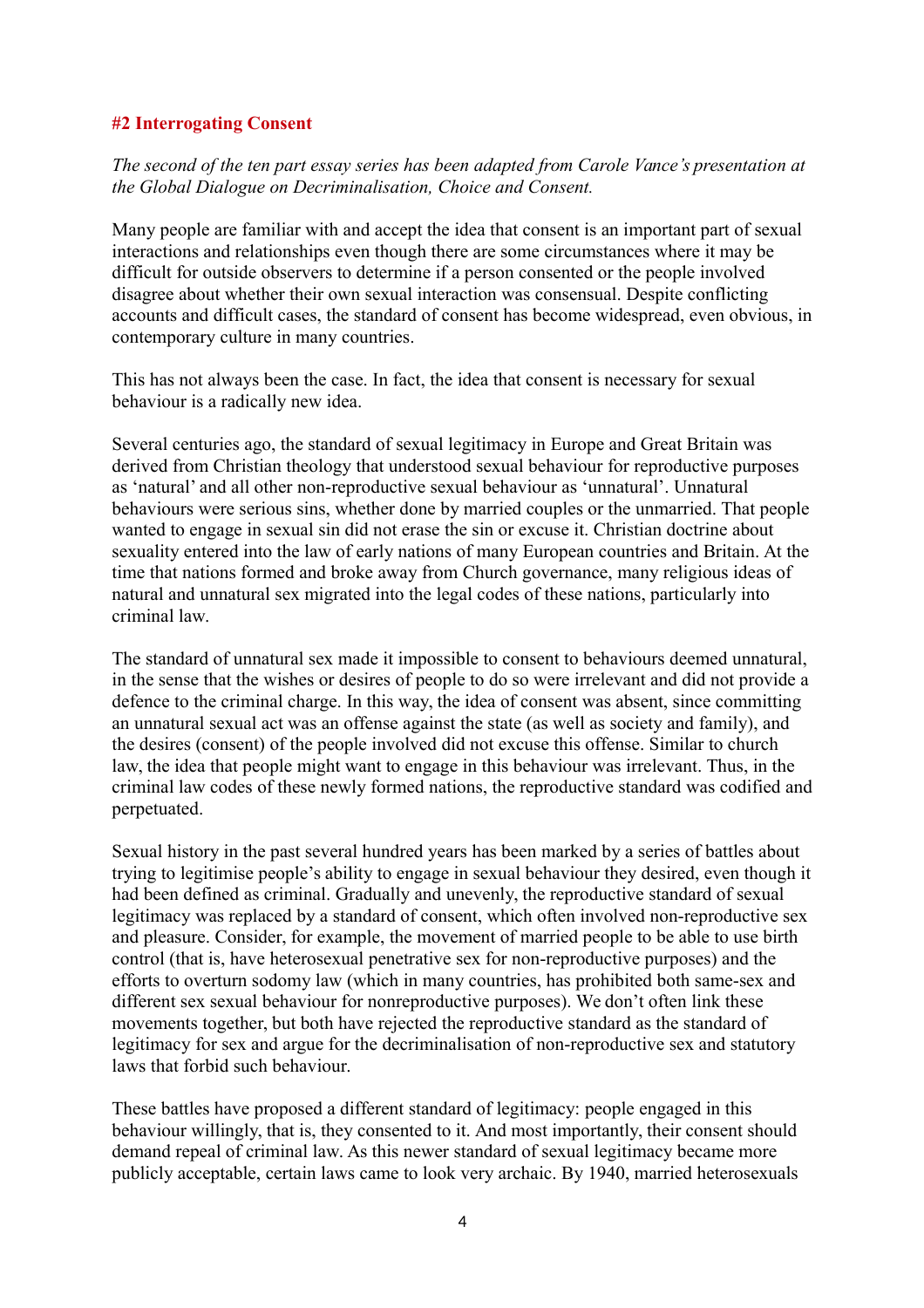felt respectable when they engaged in non-procreative sex, although they may have continued to feel disdain towards homosexual practices as 'unnatural. Nevertheless, such changes in the standard of consent for some kind of sexual practices had implications for the others. The growing acceptability of non-reproductive sex for heterosexuals eventually undermined the charge of 'unnatural' hurled at homosexual sexuality.

The shifts in social attitudes and practices regarding sexuality have had uneven effects on criminal law, which has an obdurate nature. In some cases, legal reform in some countries has resulted in the repeal of statutory laws that forbid certain sexual practices, regardless of the willingness (consent) of participants (laws against masturbation, premarital sex, and nonreproductive sex). Legal reform efforts in many countries have also attempted to change criminal laws that include a marital exemption in the definition of rape; drawing on elements of Church law that accepted a one-time consent in marriage, certain criminal laws have historically not recognised marital rape with the understanding that the wife gave consent to all subsequent sexual acts with her husband when she agreed to marry. Other statutory laws remain, notably laws that criminalise prostitution (regardless of the consent of the participants) and age of consent laws, also called statutory rape laws, that make it a crime for the older person to engage in sex with the younger person.

These developments in Europe and Great Britain, derived from a particular religious tradition, would remain only of local interest to historians and sociologists of the region, except that notions of natural and unnatural sex, as well as their centrality in sex law and criminal codes, spread throughout the world through the vehicle of modern colonialism. Sodomy law, for example, moved from the British penal code into the penal codes of India (Section 377) and a number of other countries. Definitions of unnatural sex permit prosecution and punishment, regardless of willingness and consent. In this regard, we might say the development of consent as an important principle of sexual legitimacy is an unfinished project.

Indeed, thinking about the past, present, and future of 'consent' draws out a number of critical questions that we must attend to. What kind of person can give consent? What are they giving consent to? With whom? Where? How do different regimes of racial, ethnic, and religious subordination shape understandings of consent? How is consent demonstrated? If consent is deemed to be lacking, who is harmed? And how do advocates engage in conversations about these questions?

*Carole S Vance, PhD, MPH, teaches anthropology, human rights, health and sexuality at Columbia University, where she founded and directed the Program for the Study of Sexuality, Gender, Health and Human Rights.*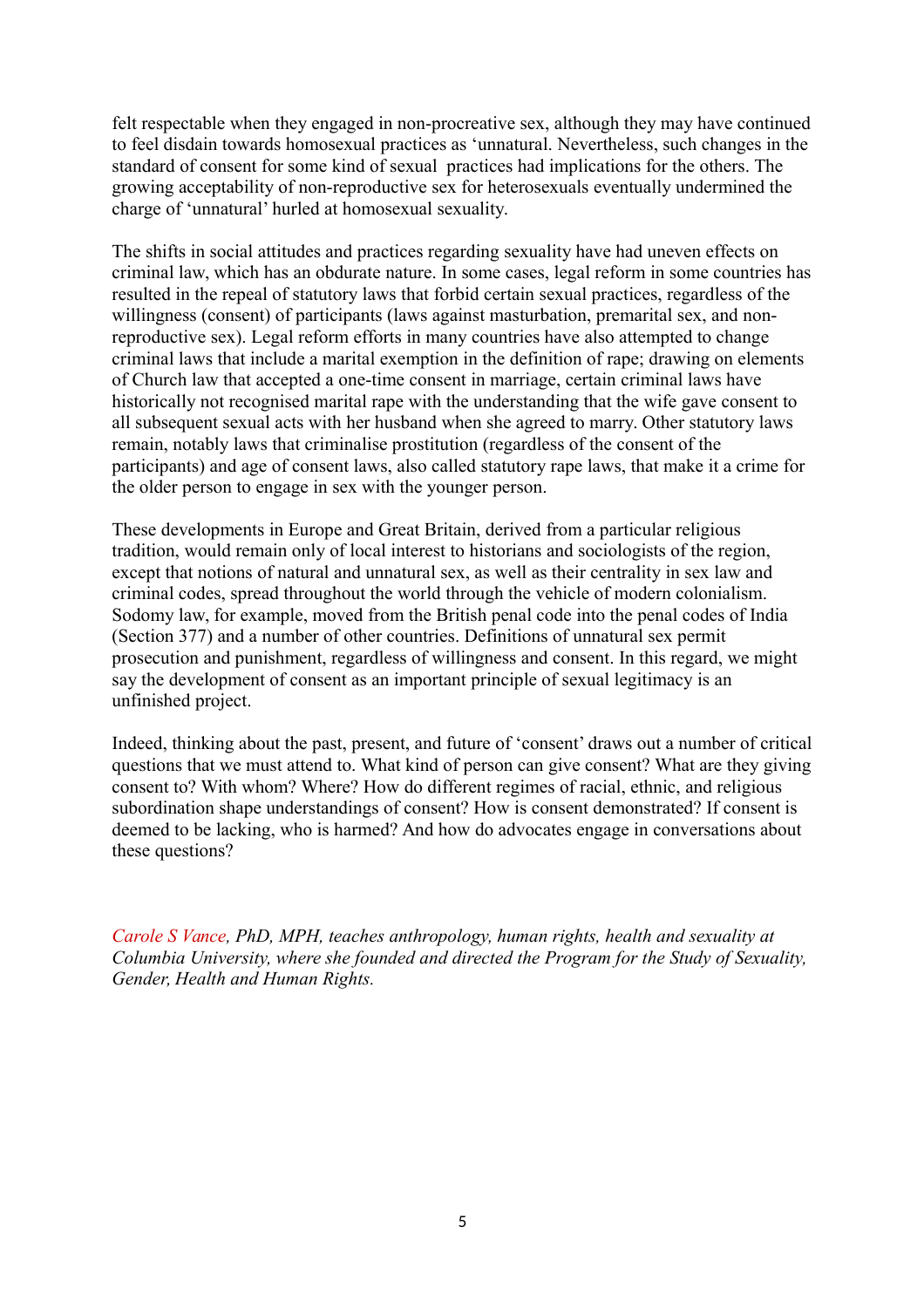# **# 3: Consent and International Human Rights Law**

*The third of the ten part essay series has been adapted from presentations by Mindy Jane Roseman, Jaime Todd-Gher and Sara Hossain at the Global Dialogue on Decriminalisation, Choice and Consent.*

*'Out of our memory we must forge an unshakable oath…that never again will the world stand silent, never again will the world...fail to act in time to prevent this terrible crime of genocide…We must harness the outrage of our own memories to stamp out oppression wherever it exists. We must understand that human rights and human dignity are indivisible.'*  – President Jimmy Carter, September P27, 1979

After the failure of the Treaty of Versailles and the atrocities enacted and experienced during World War II, there was a general consensus that the rule of law had to be firmly reestablished. Reconstructing a war-torn world in the minds of people and the collective consciousness of nation states led to a situation where international human rights law was seen as an essential meta framework within which to examine national laws and the contracts those lay out between the individual and the state. The law was - and is – how we keep both the known and unknown devils at bay.

This is no less true for issues of consent. Consent is primarily a legal construct that has its origins in three different doctrines of law. The first is informed consent. After World War II, the idea of informed consent primarily emerged in response to coerced or involuntary medical experimentation, which was brutally imposed in Nazi concentration camps. More broadly, informed consent comprises the idea that one should know and provide affirmative agreement to a procedure: be it a science experiment or a medical procedure.

The second notion of consent is the legal capacity to consent, which is something that emerges from contract law. This is based on the idea that you have the capacity, knowledge and ability to understand what you are promising in a contract and what is being promised to you. However, this is a complicated arena where varying – and often prejudiced – definitions of 'capacity' come into play.

And finally, the third aspect of consent in the law arises from criminal law, and covers amongst other things 'victimless crimes'. In such crimes, the consent of the parties is irrelevant, because the state, crown or 'the people' are deemed to be injured, and it is their interest that is protected by the law. Such laws cover forms of exploitation like slavery, torture and human trafficking. That's because under these laws it's emphasised that individuals cannot agree to be enslaved or tortured, since these acts damage some fundamental value that the state – or the people – wish to protect as a collective entity.

However, in practice some of this begins to fray around the edges. One such area is around sexual consent. International legal standards around sexual consent have often been grounded within contexts of violence. The latter has contributed to the creation of laws around sexual consent that have been framed in protective terms rather than enabling ones. Which means that primarily they see to prevent harm and exploitation, as opposed to directly empowering people to have sex.

This becomes especially significant in the context of 'victimless' crimes, which often end up prioritising an externally developed idea of exploitation over and above people's agency. One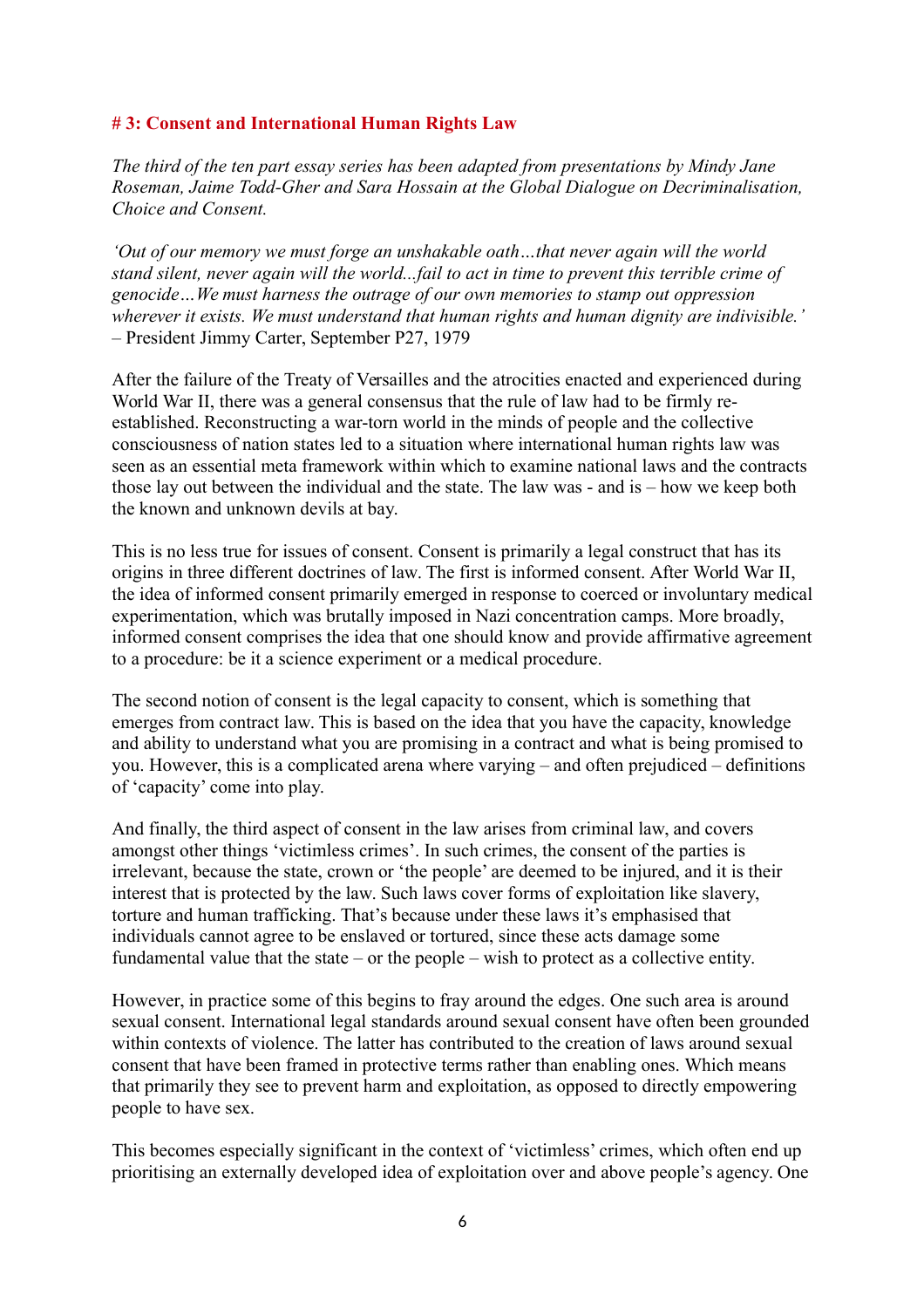of the primary examples of this is the way in which international anti-sex trafficking movements tend to conflate all commercial sex as a singular form of exploitation. So regardless of whether or not an individual consented to selling (or buying) sex, the focus here is on whether or not they have the capacity to consent to selling sex at all. Given that national and international anti-trafficking movements generally hold that it is not possible to consent to your own exploitation, what happens then is that an externally determined definition of what exploitation constitutes denies agency to sex workers*.*

But it is not just sex work. People with severe (or even moderate) intellectual disabilities are often treated under the law as being unable to consent to sexual relationships. They're seen as 'lacking the capacity'. But who gets to define what capacity is? Are the scales by which we determine who is mentally fit and unfit to enjoy sex immutable, or rather are they products of the law's ableism?

As we move forward in this series we will also be examining in detail issues around children and consent. Denying *all* children – i.e.: anyone under the age of 18 – the capacity to consent to sex is far removed from the realities of young people's sexualities and their right to information, agency and even sexual pleasure.

When we start talking about 'capacities', we reach the murky territories of age, gender, (dis)ability, socioeconomic strata, and so on. Not to say that these don't matter, but who's going to decide a single age of consent (18? 16? 14?), which types of sex can and cannot be consented to (paid sex is, after all, a type of sex), and what tests must a person's intellectual capability pass before they're allowed to have sex? When policy makers attempt to address these issues through the law, they end up relying on statistics, public health research, and even national, cultural or religious constructions of morality. But what they seem to often miss are the diverse realities of the individuals concerned and the need to ground harm prevention within those realities. Ultimately, this type of analysis belies one of the overarching tenets of human rights: to ground analysis in the realities of rights' holders lives and to empower individuals to realise their own rights.

Much of the problem here comes back to the idea of 'protective' versus 'enabling' rights. When we consider consent outside the law we can focus on individual autonomy. But as soon as we look at consent under the law, it becomes framed in protective terms; in other words as a question of who cannot consent and who must be protected. The very idea that as human beings we have the right to have sex because we want to exists nowhere in human rights law. For example the right to sexual health information is not about empowering teens to have sex but to make `healthy' decisions to protect against disease and pregnancy.

This framing is not simply a result of the fact that sex continues to be a very difficult and layered arena to legislate around. It also has to do with the fundamental way in which the law works: it helps us address the things we cannot name. When it comes to the 'protective rights' developed around sex, the unnameable is, of course, exploitation. What is the legal definition of exploitation? It doesn't exist. In its place we have an age of consent, anti-trafficking laws, anti-violence against women legislation and so on. Social movements too relied overtly on legal strategies and law reform as a proxy tool that can help clarify complex often undefinable issues around sex and sexual consent.

But what if we approached it the other way? What if another way to prevent exploitation was to emphasise agency, autonomy and sexual empowerment? What if we began to talk about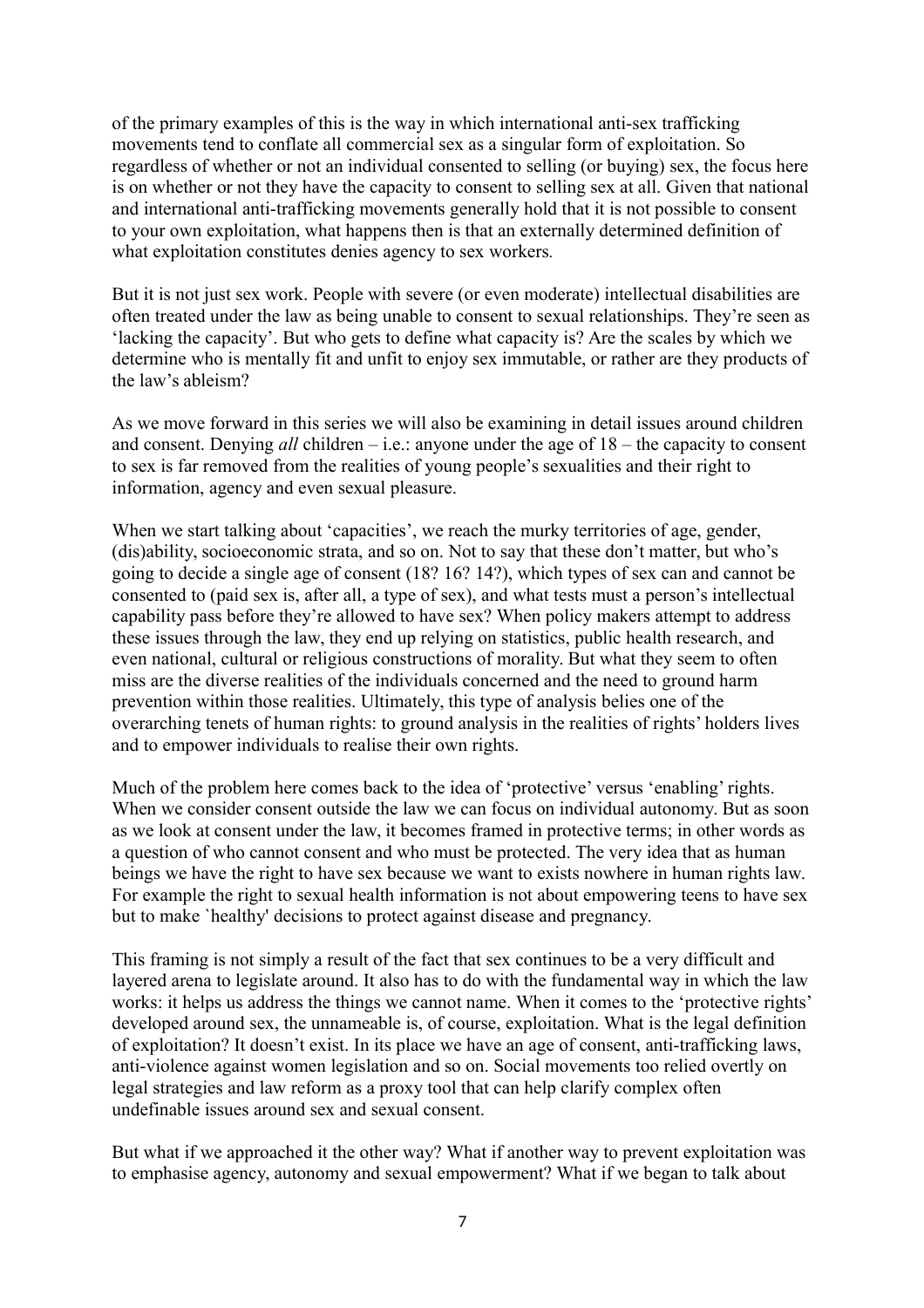the right to have sex rather than the right to not be raped? What if we advocated children's rights to agency rather than constantly toying with a fairly arbitrary number that defines what age is *too young* to have sex?

This may sound a little far-fetched, and the truth is that we *do* need a legal framework for consent, because it is an incredibly important way of conceptualising both agency as well legislating against harm and exploitation. But if we do not keep critically examining and reflecting on what consent means in the law, too often will the concept be used by conservatives or abolitionists to prevent people – and especially vulnerable people, including children – from exercising their human rights.

So perhaps then what we must do is to keep expanding the definition of consent, conceptualising it in a manner than promotes 'enabling rights', emphasising agency, and finding ways within national and international laws to define the right to sex as more than simply the right to be free from harm. Because just as important – if not more important – as the right to be free from sexual exploitation, is our human right to have sex. If 'no means no', then conversely, we must recognise and celebrate the 'yes'.

*Mindy Jane Roseman is the Academic Director of the Human Rights Program (HRP) and a Lecturer on Law at Harvard Law School.*

*Jaime Todd-Gher, LL.M, J.D. is a human rights lawyer specialising in issues of gender, sexuality and health. She currently works as a Human Rights Advisor with Amnesty International, where she is leading a project focusing on the human rights implications of punitive laws and policies regulating sexuality and reproduction.*

*Sara Hossain is a barrister practicing in the Supreme Court of Bangladesh, mainly in the areas of constitutional, public interest and family law. She currently serves pro bono as the Executive Director of the Bangladesh Legal Aid and Services Trust.*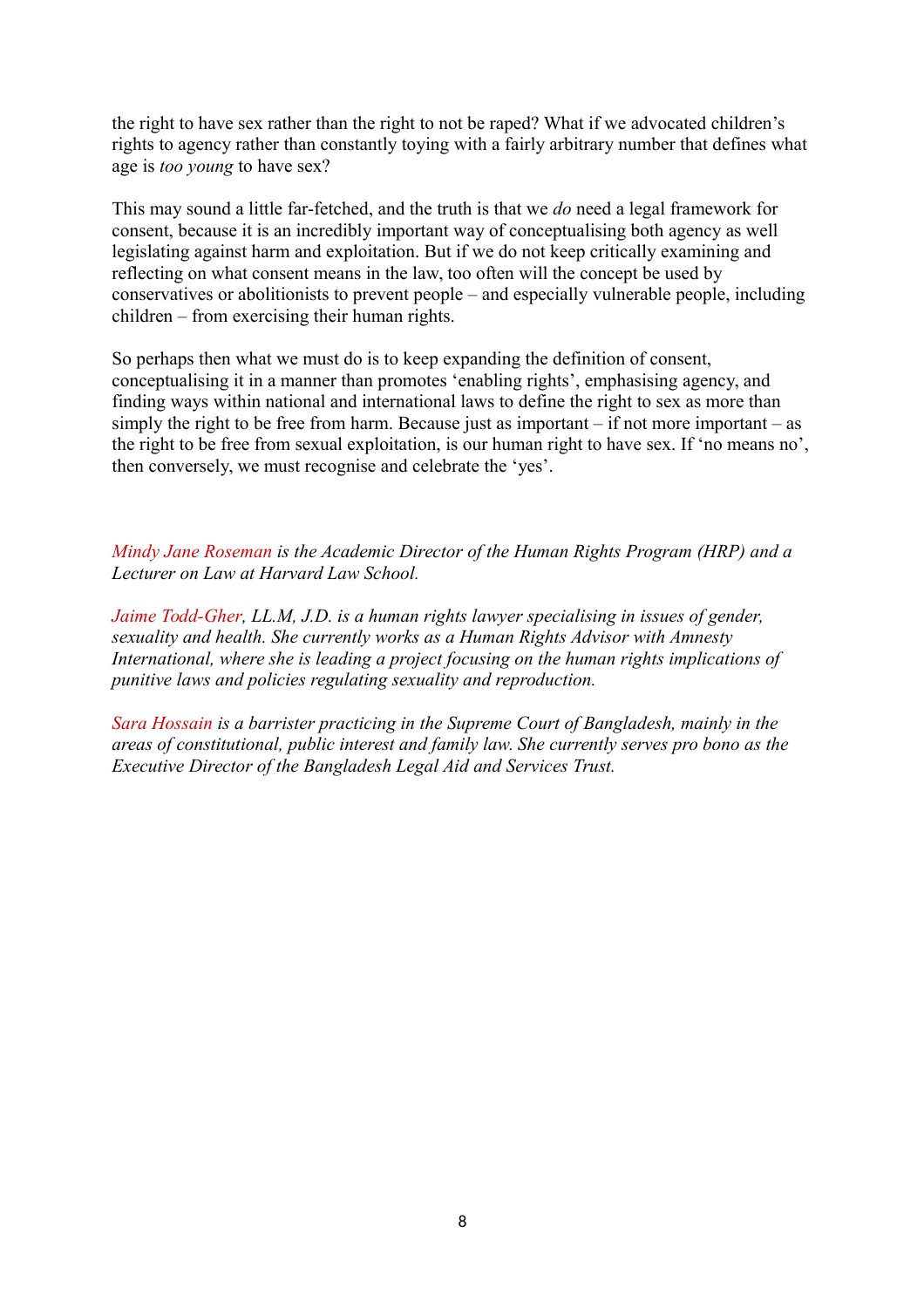#### **# 4: Women, Medicine and Informed Consent**

*The fourth of the ten part essay series has been adapted from a presentation by Allan Achesa Maleche at the Global Dialogue on Decriminalisation, Choice and Consent.*

In 2012, 22-year-old Ruth Achieng suffered a miscarriage and was rushed to Nairobi's Kenyatta National Hospital. She was barely conscious when she was admitted. A week later, a doctor touring the ward informed her that she had been sterilised. Why? Because they realised that she was HIV positive. Today, Achieng is one of 40 women planning to sue the Kenyan government for forced or coerced sterilisation. But what's being argued in return is that many of the women who claim to have been forcibly sterilised *did* sign consent forms; however, these forms were presented to them *while they were in labour*. Can a woman undergoing huge amounts of pain at the mercy of her doctors do anything *but* sign a form? And it gets more complicated. What if she can't read or write? Or if the form is in a language different to the one she knows? Can this really be called 'informed consent'?

The development of informed consent was triggered by human rights violations faced by research subjects in several mass experiments. Some of these includes the Nuremberg Trials under Hitler, the Tuskegee syphilis experiment in Alabama, and the Thalidomide scandal in the United Kingdom. As a response to these violations, institutions and scientists developed agreements that explained the conditions and risks of their experiments to their subjects – the first 'consent forms' so to speak. More recently, this practice has been adopted by the healthcare sector and is known as informed consent. Though this process began in America, it has now extended itself to various parts of the world. At the heart of informed consent is the idea that medical practitioners should provide patients with information about the benefits and risks of a procedure. The patient is then asked to sign a consent form to indicate that they are aware of the consequences of accepting a particular treatment. This means that the procedure can now be performed. But as Achieng's story shows, it doesn't always play out the way in was originally intended - especially when it comes to sexual or reproductive health.

Take the situation in Kenya - which isn't all that dissimilar to scenarios in several parts of the Global South. Most people who access sexual and reproductive health services (SRHR) in Kenya are women and young girls, and one of the greatest barriers to informed consent is poor literacy. Since not all women are at the same literacy level, explaining the implications of a consent form greatly differ and can take varying amounts of time. With overworked doctors in understaffed hospitals, the time needed to actually explain the purpose of the forms is a rare luxury.

Then comes language. Or rather, the several languages spoken within any single excolonised country whose contours were drawn by mapmakers who spoke none of them. When informed consent documents - usually developed in the Global North – are translated, they come up against the reality of several local languages being spoken in one place. Which one do you pick? What happens in areas where the concept of signing a document is in itself alien? Does the consent form then help or hinder access to healthcare? The language problem is not just one of translation though. All across the world, consent forms for healthcare are about risk; however, the language they use is so obtuse, most of us are unable to identify what exactly the risk is. And moreover, most healthcare providers are unable to tell us. These forms present a fictional narrative of 'choice' - one where we as patients can make our 'own' decisions about what happens to our bodies. But in reality, we're presented with language we cannot understand talking about risks that cannot be explained: is this still consent?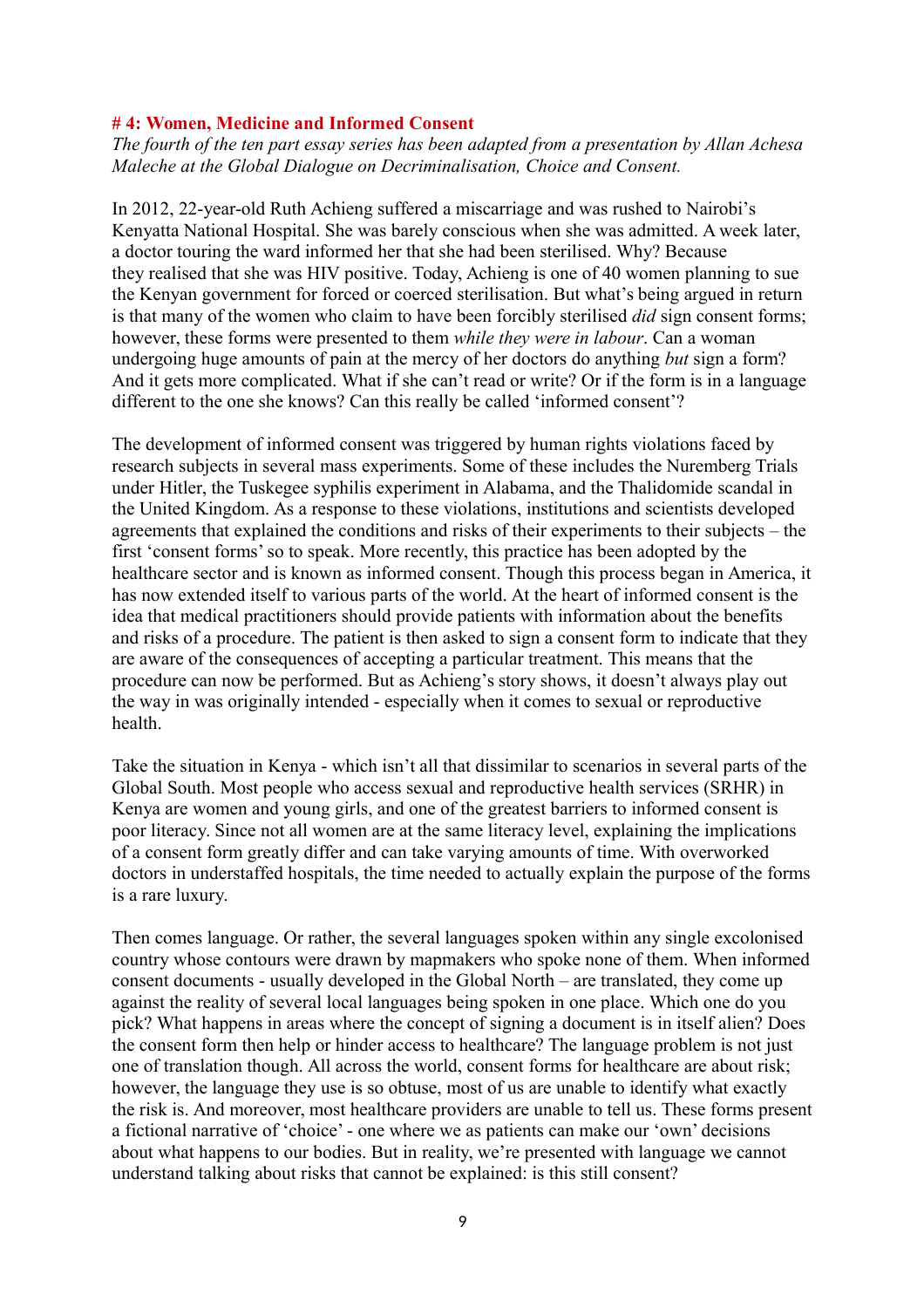Many would argue not. An important parallel can be found in a 2013 Canadian report that explored the ways in which social media contracts and agreements tend to be constructed in obtuse, unreadable language. The report states, 'It is imperative that…when consent is given, such consent be meaningful and appropriate in the circumstance…to achieve this, the language put before individuals should be clear and accessible.' A set of guidelines issued on the basis of this report then goes on to define what counts as 'readable' language. It states that language 'readable to the average person…can be accomplished through clear explanations, a level of language suitable to a diverse audience, and easily readable font size.' Significantly, the report goes on to say that a user's consent is valid *only if* the form they signed actually made sense to them. If we apply this logic to informed consent forms, it's a fairly good starting point, especially insofar as it helps do away with the idea that simply a signature constitutes consent.

Aside from language, one of the biggest barriers to informed consent is the power relation that exists between healthcare workers and patients. The doctor's white coat has been instilled with superiority, which means that we often tend to be in situations where 'the doctor is always right' or that where the doctor knows what is best for our bodies. And because most of us aren't in medical or healing professions ourselves, there isn't much by way of information that could present us with a counter discourse. But if we're meant to be giving *informed* consent, isn't part of that the right to knowledge about the real risks of what a doctor might present as the 'only' option? Isn't it the right to a second opinion? Or even the right to say no to medical treatment?

In most places these options are either unavailable or only available to those who can afford them. Be it in rural Kenya, where doctors see countless patients every day with no time to explain alternatives, or in the heart of America, where getting *any* medical treatment may likely be the result of a long and tedious battle with insurance companies, information is *not*  at the heart of informed consent. Which of course leaves us with the question, how informed is 'informed consent' anyway?

Here's something else to chew on. Because sexual and reproductive services are mainly accessed by women, gender inequality has a big role to play. Doctors often consult with husbands before making decisions on behalf of women, and the more socially stigmatised the woman, the less decision making power she has. Women with mental disabilities, HIV positive women, and women from low socio-economic backgrounds are only a few examples of the countless women who enter healthcare systems only to have decisions about their bodies made by male relatives, doctors and hospital staff. All too often a patriarchal morality and perception of women's bodies also comes into play, and this can often have devastating consequences. Take the example of the 2 finger rape test in India. This now officially outlawed practice (that continues to take place in alarming numbers) involves a doctor 'testing' the elasticity of a rape survivor's vaginal walls to see whether she is 'accustomed to sexual activity'. Why? Because if she's a 'loose woman' who has had sex before, the assumption made is that *all* sex she has is consensual. Seriously, this is a real thing that happens all the time. And because a post-rape examination may often involve checking inside the vagina, most women – if asked – will consent to the process. But what they're *not*  consenting to is the use of that examination to determine the credibility of their allegations; however, doctors can well argue that because they *did* give their consent to the examination itself, they're free to use the information as they wish.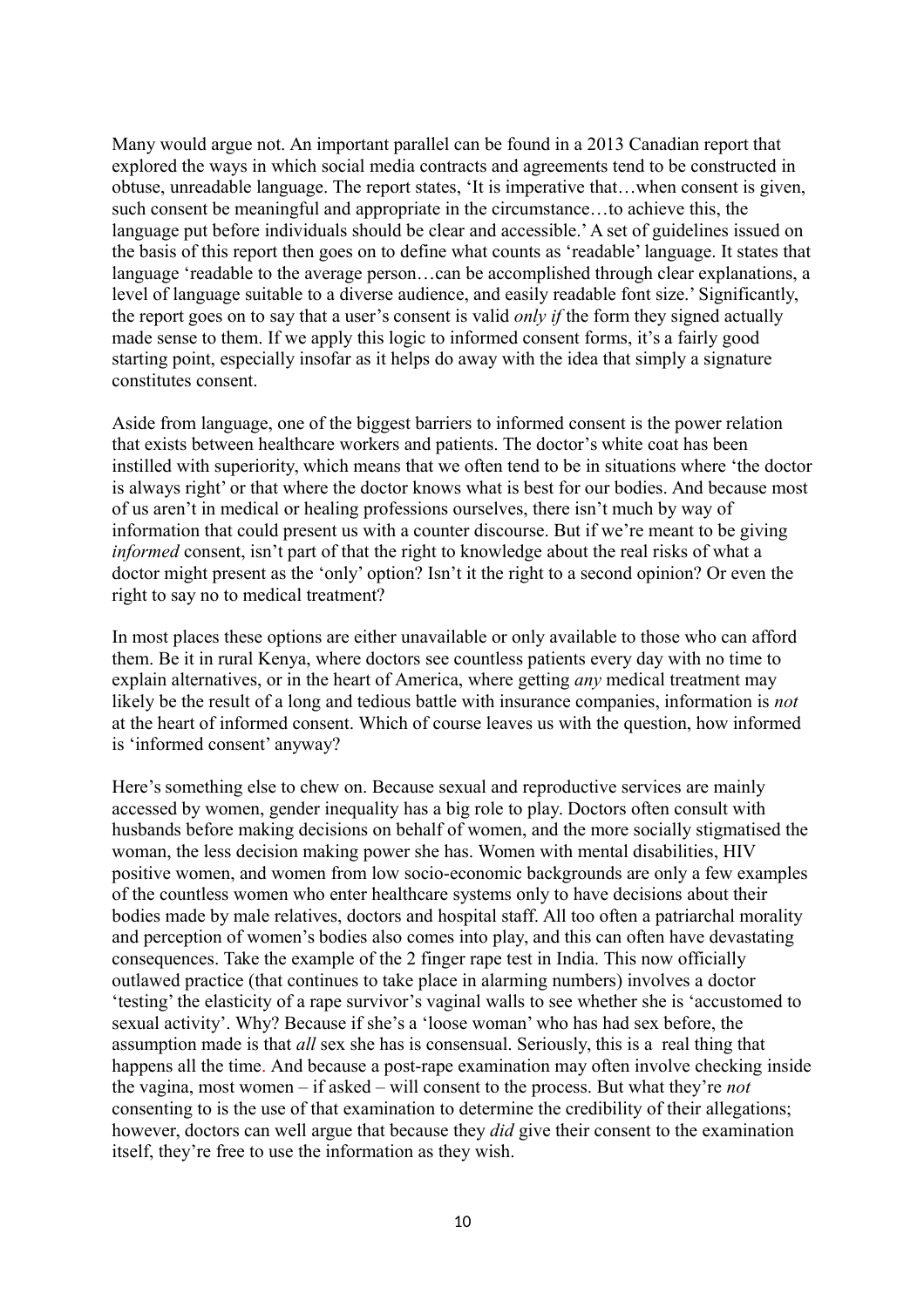So where do we go from here? Well, there are no easy answers, but definitely some immediate areas that need work. Firstly, ensure that informed consent guidelines (medical ethical guidelines as well as legal ones) take into account language and culture and power issues and emphasize meaningful consent. Secondly, boost training for medical providers on obtaining meaningful consent. Thirdly, take all steps to address gender discriminatory practices that interfere with informed consent.

*Allan Achesa Maleche is a human rights lawyer who has been working in the field of HIV, TB law and human rights for the past seven years. As an Executive Director with Kelin, an award winning organisation promoting and protecting HIV related Human rights in the Eastern Africa region, he is responsible for supervision, management and provision of strategic direction of the programmes undertaken by the organisation.*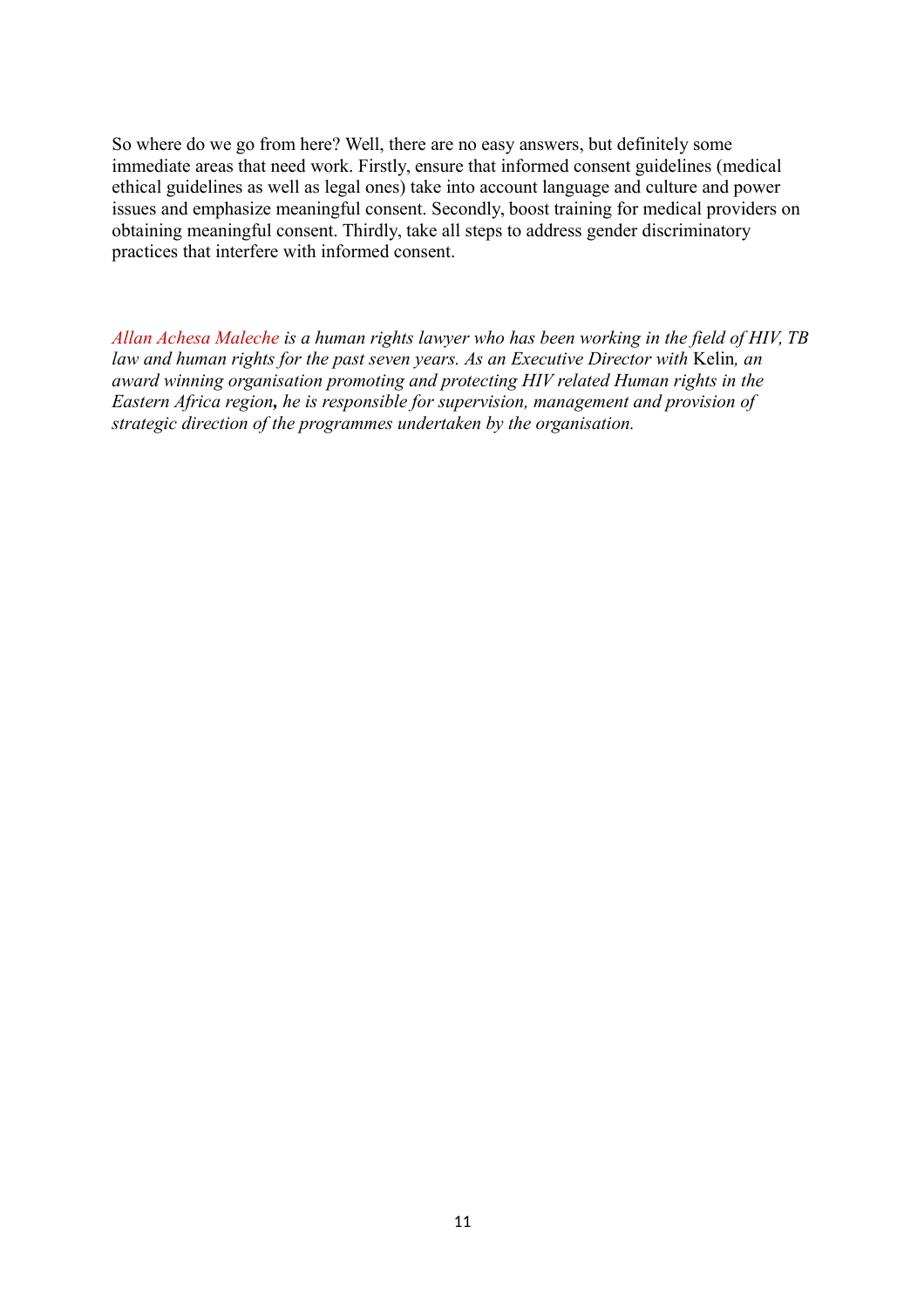#### **# 5: Abortion and Consent**

*The fifth of the ten part essay series has been adapted from presentations by Elisa Slattery, Sonia Correa and Rupsa Mallik at the Global Dialogue on Decriminalisation, Choice and Consent.*

When she was 17 weeks pregnant, 31-year-old dentist Savita Halappanavar began to have a miscarriage and was rushed to the Universal Hospital Galway in the Republic of Ireland. Here the doctors deemed the foetus unviable - in other words, it would not survive. But it still had a heartbeat, which according to Ireland's laws means that unless the life of the pregnant woman is under threat, an abortion is illegal. Despite her pleas to undergo the procedure, the hospital refused. But three days later, when Savita was in the restroom she collapsed. At this point the remains of the foetus was removed from her womb - but it was too late. Her condition worsened, and just seven days after her initial hospital visit, Savita Halappanavar died from organ failure and cardiac arrest.

How did this happen? It's been interpreted differently by various parties, especially the medical fraternity, Ireland's legal system and the Catholic Church - none of whom wanted to be directly implicated in her death. But Ireland has some of the strongest antiabortion legislation in the Global North (including a 14 year penalty for both women and healthcare providers if an 'unnecessary' abortion is carried out) and an arduous process around who can determine what constitutes a 'real and substantial' threat to the life of a pregnant woman. In fact, it's so difficult to attain an abortion legally that most women living in the Republic of Ireland travel to the United Kingdom or other countries for one.

But there's something deeper at play here - something that is rearing its head in debates, legislations and hospitals around the world: the idea that abortion constitutes *harm*, and by extension, that the pregnant body must be regulated. But who is harmed when a woman chooses to have an abortion? Is it the unborn foetus, the woman's body, or in fact, something more insidious - a procreative pact that keeps patriarchal societies afloat?

Anti-abortion movements in Catholic countries are generally attributed to the Church's values and doctrines. Historically speaking, however, this isn't entirely accurate. In Brazil, for example, colonial criminal law that overlapped with medieval canonical law criminalised a wide range of sexual acts; but abortion was never one of them. However, the Brazilian Penal Code in 1830, adopted soon after Brazil's independence in 1822, criminalised the practice of abortion - punishing agents of abortion, but not women who aborted. This law was in place for 39 years *before* the Catholic Church finally adopted a dogmatic position against abortion, after debating the matter for many centuries. Then in the revision of the Brazilian Penal Code of 1890, this criminalisation was extended to women - both those who 'self-aborted' and those who resorted to the help of others.

Why does this history matter? Well, we generally think about anti-abortion campaigns as being linked to the influence of religion. But in reality, a closer look at history shows us that criminal laws around abortion directly came from the politics and policies of 'managing' populations and legislating a certain code of morality onto women's bodies.

A more recent development within this history is the introduction of ultrasound technologies, which allowed the foetus to be crystallised from an abstraction into a visible entity separate from the woman. With the introduction of these technologies, the foetus took on a life of its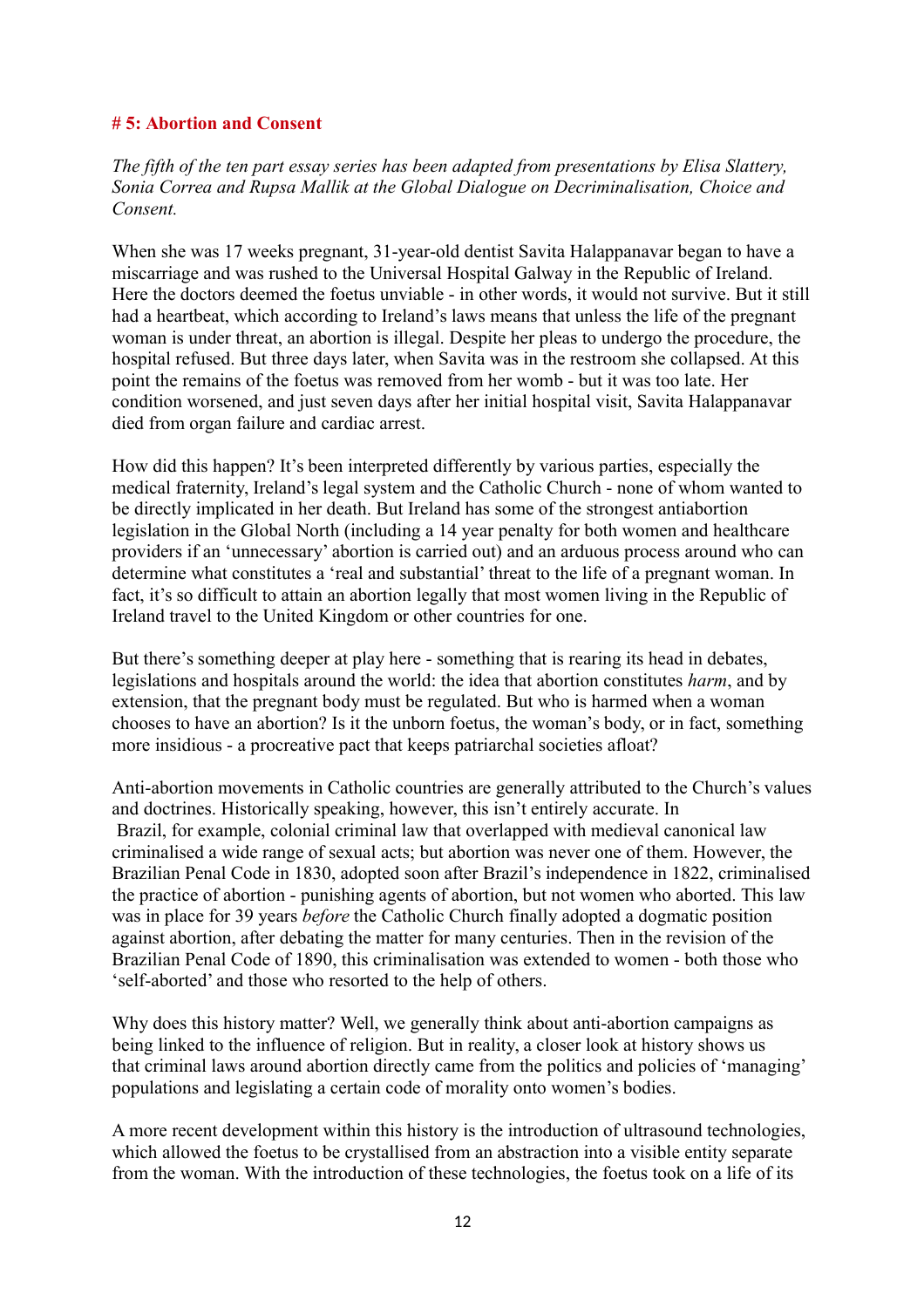own and influenced public imagination in a way that was not possible before. In this way, what started off as a means of population control (and still continues to be used for this very purpose in many countries) became a discourse about the right to life of the foetus as a living entity. And this profoundly impacted the right of a woman to choose and consent and to make her own reproductive decisions.

Skip across oceans to India, where abortion has been legal since the Medical Termination of Pregnancy Act was passed in 1971. In a situation similar to Brazil, the Act was not passed due to feminist concerns over a woman's right to choose, but amongst other things, as a means of curbing a growing population. By the early 90s, the use of screening technologies to assess the foetus started becoming widely available, but also allowed for the practice of sex determination of the foetus. The introduction of these technologies took place at a time when the sex ratio was rapidly declining (females per thousand males), and over the past two decades, the abortion narrative in India has been fused together with the discourse of 'female foeticide'.

In 2011 Lightship Production aired the following short film, 'Life Before Birth', in which the voice of an unborn girl speaks to a pregnant woman, pleading for her life.

The visuals presented by the above advert are hardly an anomaly and resemble countless publicity devices that began in the mid-1980s and have populated public space and imagination for close to two decades. At the heart of this imagery are two central figures: first, the unborn girl child, speaking and pleading for her survival; and second, the contrasting image of the cruel (and almost always voiceless) woman who is seeking an abortion. Here the female foetus has been humanised into a living and speaking girl child, where an abortion would equal her murder (hence the use of the violent word 'foeticide').

Apart from breathing life into the foetus, visuals like these also influenced the way in which pregnant women were perceived. Adverts like the one above show us a lot of female faces: the pregnant woman, the mother-in-law, the woman's friends, and so on. This then forms a highly fictive story of women's decision making that positions women as collectively unwanting of their daughters. But the reality is that Indian patriarchal society does not want its girls or its women. There are generally very strong male voices and values at play when it comes to women undergoing screenings of foetuses and the abortion decisions that follow this. However, these male voices have been wilfully erased to allow for the creation of the cruel, abortion-seeking mother. In fact, it was only in 2011 that Indian courts ruled a woman did not need her husband's consent to undergo an abortion (irrespective of the sex of the foetus). But visuals like these feed into popular perceptions of the woman who 'chooses' to eliminate her unborn daughter, thus perversely placing a chunk of the burden of India's declining sex ratio on women themselves.

And now, it is against this highly fraught and complex backdrop that Indian feminists must advocate for the rights of women to have an abortion; the right of a woman to choose. As feminist author Nivedita Menon writes, 'it seems to me we cannot hold simultaneously that abortion involves the right of women to control their bodies, but that women must be restricted by law from choosing specifically to abort female foetuses. We seem to be counter posing the rights of (future) women to be born against the rights of (present) women to control over their bodies.' The language of consent and women's rights has crept into movements around 'saving' the girl child, whereby the unborn girl child's imagined consent is given preference over a pregnant women's choice - all in the name of women's rights. And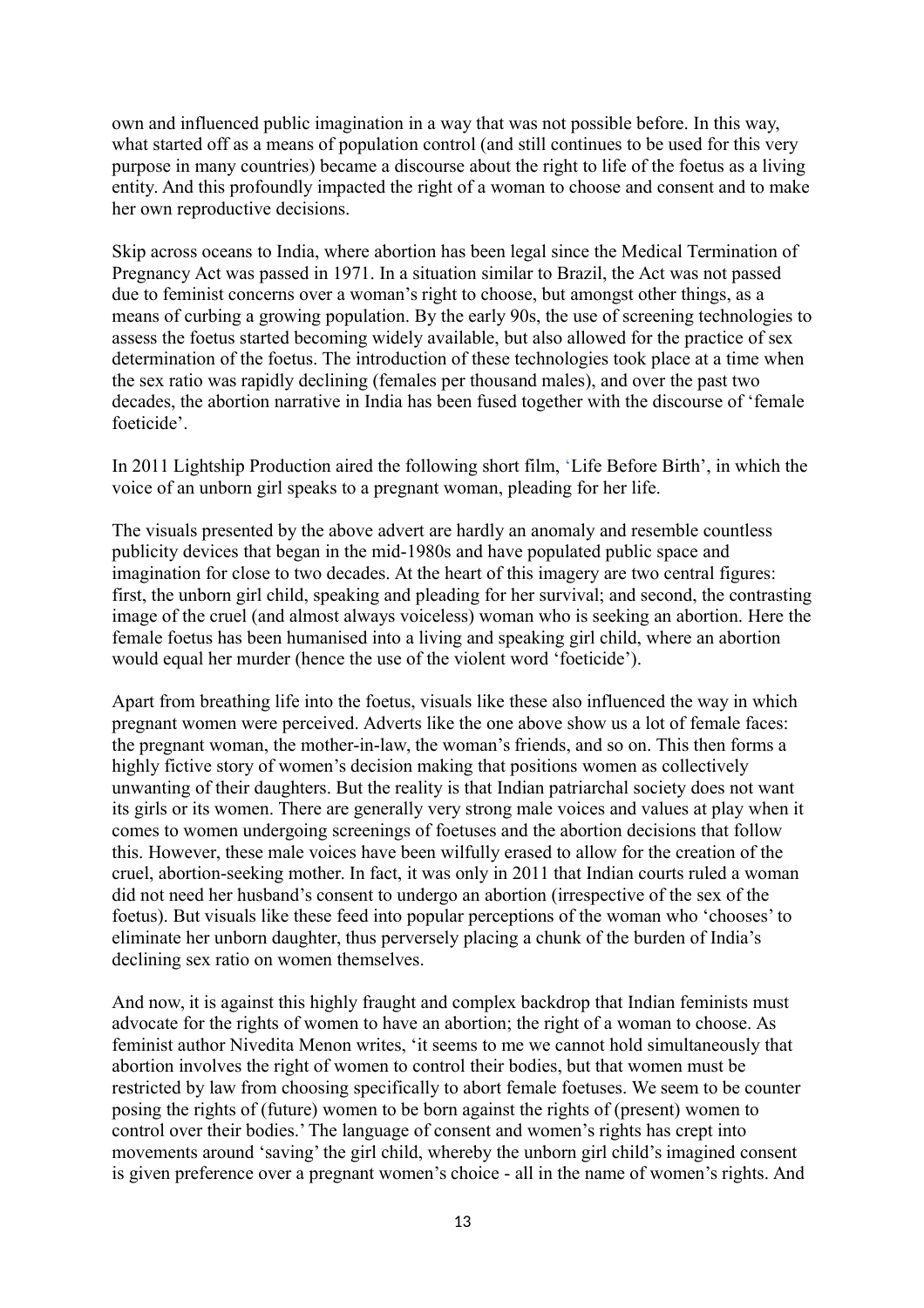the fact that the girl child will eventually become a grown woman whose consent will in turn be disregarded is, of course, entirely missing from the conversation.

*Elisa Leilani Slattery currently works as Senior Programme Officer, Women's Rights Programme, Open Society Foundations.*

*Sonia Corrêa has a degree in Architecture and a post-grade in Anthropology. From the 1970 ´s on she has been involved in research and advocacy activities related to gender equality, health and sexuality.*

*Rupsa Mallik is Director, Programmes and Innovation at CREA. She is responsible for developing and implementing CREA's strategic initiatives and programmes in India, South Asia region and at the global level.*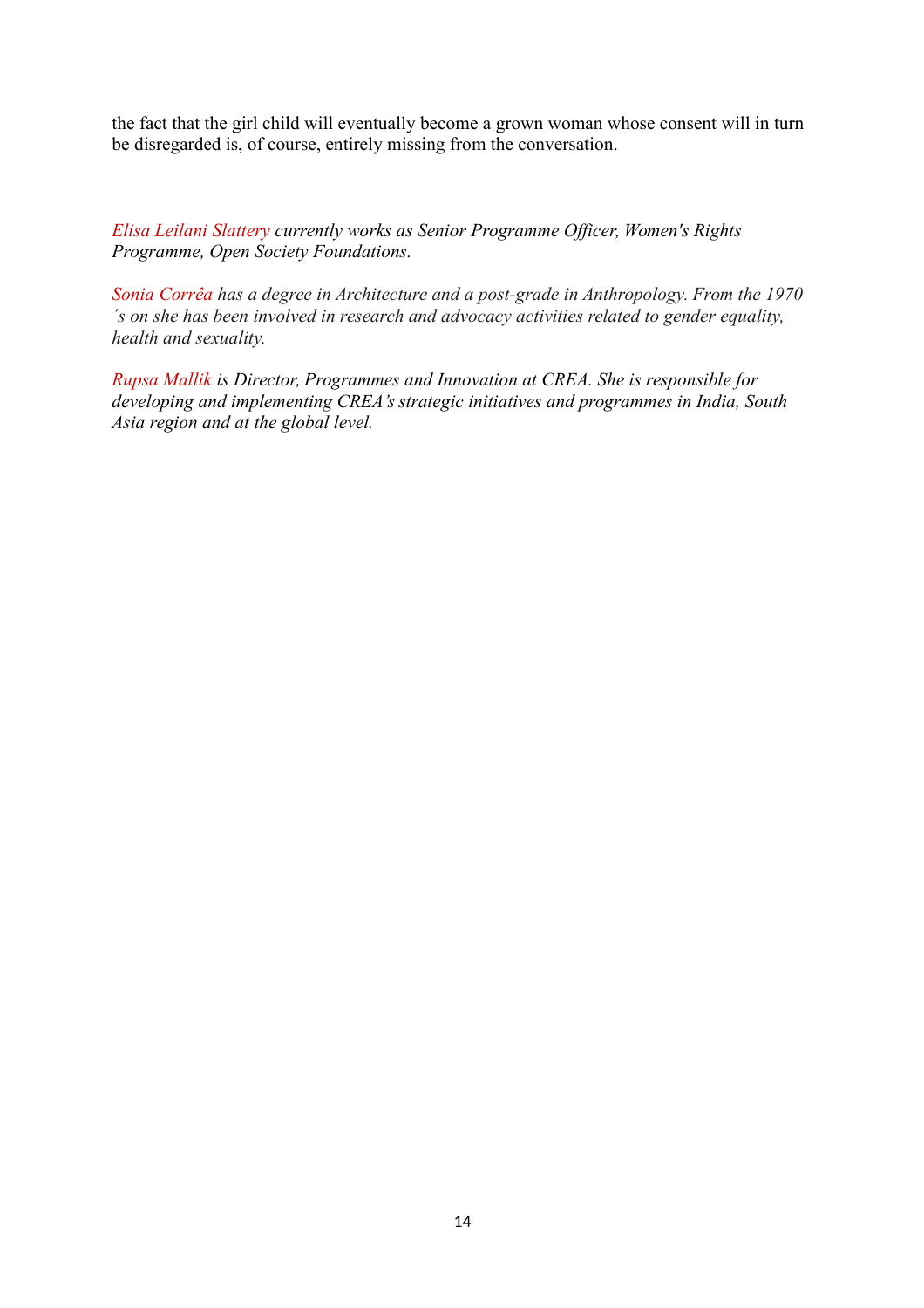#### **# 6: Choice and consent in the trans\* community: voices from Africa**

*The sixth of the ten part essay series has been adapted from presentations by Leigh Ann van der Merwe and Adrian Jjuuko at the Global Dialogue on Decriminalisation, Choice and Consent.*

After a long and tedious legal battle, in early October 2014 the Nairobi High Court ordered that the National Examinations Council conduct a name change on transgender activist Audrey Mbugua's academic certificates. Where once her academic qualifications read 'Andrew Mbugua' today they read 'Audrey Mbugua': an accurate reflection of her name and gender identity. In a country where trans\* people face barriers finding employment because of the discrepancy between the names on their qualifications and the genders they present today, Mbugua's case was no less than a landmark win for the trans\* rights movement in Kenya.

However, the battles for legal, social and cultural recognition of the rights of trans\* people continue in Kenya and world over. To simply be accepted as the gender you are and be accorded with rights as a full human being appear to be pretty obvious demands; however, trans\* people across the world are denied access to these basic rights. What's more, transphobia is rife everywhere, creating a global culture in which trans\* people are routinely discriminated against, bullied and demeaned on the basis of their gender.

In her blog 'Living Lindsay: My Life as a Transgender Girl in Kenya', 26 year old Lindsay exposes how the world that she - and countless others - navigates each day is full of intolerance and hate. In a great section entitled 'Living Lindsay: My Life as a Transgender Girl in Kenya', Lindsay lists out the big no-no's which include 'When did you decide to become a girl?' ('We don't *decide* to become girls. We just are), 'So are you a real woman?' ('This implies I'm a fake woman…What's a real woman anyway?') and the ubiquitous 'Do you still have your dick?' (to which some of Lindsay's many responses include, 'How would you feel if I suddenly started asking you about your genitals? How big is your dick? How small is your clitoris?').

While Lindsay maintains an impressive sense of humour through her anger, these issues are neither funny nor unique to her experience, and questions like these consistently work to undermine any choice and autonomy trans\* people have over their bodies and their lives. Living as a trans\* person in societies that are deeply invested in the gender binary and all the privileges that come with it is a tiring struggle. And depending on where yo live, how wealthy you are, or what ethnic group you come from, your ability to choose and consent to decisions being made about your body greatly differ too.

Over the last few months, Kenya's neighbour country Uganda has enacted several discriminatory laws that punish and criminalise sexuality. While there is no specific legislation directed against trans\* individuals, this amounts to lack of legal protection rather than a loophole from discrimination for the trans\* community. A major source of trans\* abuse and harassment by law enforcement is on the basis of Uganda's Anti- Homosexuality Bill that was passed in 2013. Given that trans\* identities are often misunderstood and unrecognised, trans\* people are seen as 'engaging in homosexuality' and then persecuted by the police. Since the bill was signed, at least one trans\* person has been killed in a hate crime, and countless others have faced homelessness, loss of employment, or fled the country.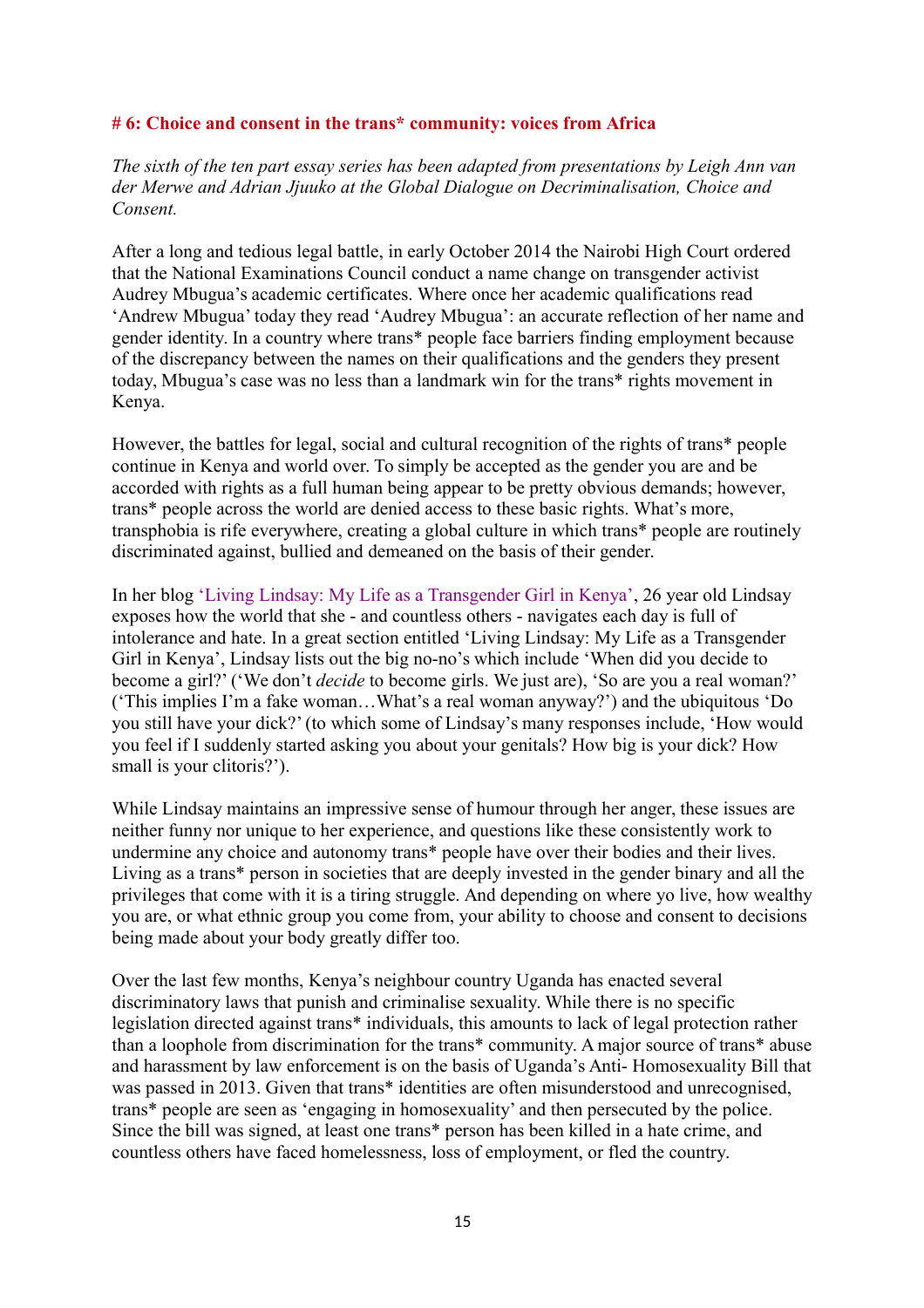It is within this fraught context that the trans\* community must negotiate their basic human rights. One area in which the fight back has been at least partially possible has been in the case of name changes. In contrast to Mbugua's hard-won name change battle, the Ugandan Registration of Births and Deaths Act allows adults to change their names, which has meant that up to this point, over ten trans\* people have managed to change their legal names.

And interestingly, despite there being no recognition of the rights of transgender people in Ugandan law, the same Act allows for sex changes to take place - but only for minors with their parents' consent. While this provision provides a certain amount of leeway for some individuals, it rests heavily on parental consent, which is often very difficult for young trans\* people as many trans youth are ostracised by their families. And moreover, it rests on the hugely unjust idea that beyond the age of 18, a sex change is legally out of the question.

Jump across and down the continent to South Africa, which has some of the most extensive anti-discrimination legislation in the world. Following apartheid the importance of enshrining identity-based equality in the constitution was incredibly important for lawmakers, and the South African Constitution clearly states that no one should be discriminated against on the basis of either their sexual orientation or gender identity. Moreover, the Alteration of Sex Description Act of 2003 allows those who have undergone a medical and/or surgical sex change to apply for an official name change (however, this doesn't account for those who have changed their gender without changing their sex). For the most part, though, the country's laws have been designed to include trans\* people as a legitimate gender identity. However, as activist Leigh Ann van der Merwe aptly puts it, 'South Africa is a country of beautiful laws whose only function is to gather dust somewhere on the shelves of Parliament<sup>'</sup>

Take the law that 'ensures' sexual and reproductive health services - including gender reassignment surgery and hormone therapy - for trans\* people: the only one in the world of its kind. While this looks great on paper, in reality the waiting list is 26 years long. Yes, 26. And moreover, access to hormone therapy is limited, as is the time allocated to surgeries, which fall under the category of 'cosmetic' rather than 'medical'. This also means that most insurance companies will not pay for this treatment, leaving it as inaccessible as if the law had not existed at all.

Moreover, given that name change laws are only relevant if someone has undergone sex change surgery (after navigating their way through that 26 year long waiting list), the majority of trans\* people in South Africa still don't have proper identification or documentation. Living without any form of ID essentially criminalises the identity of trans\* people, and also prevents them from fully accessing health services: something that becomes particularly significant in the context of HIV services. When trans\* people do access such services, the attitude of 'the doctor is always right' pervades most of their experiences, which limits people's choices and relegates 'consent' to a situation forced by circumstance. The medical fraternity is given a large amount of power over the bodies of trans\* people, and there are very few meaningful choices when it comes to making health and medicine related decisions.

No matter how you look at it, the gender binary is everywhere we turn. Toilets. Children's clothing. Hollywood. Company policies. Constitutions. Rent agreements. Laws. The list is endless. In several African countries trans\* communities have used legal challenges to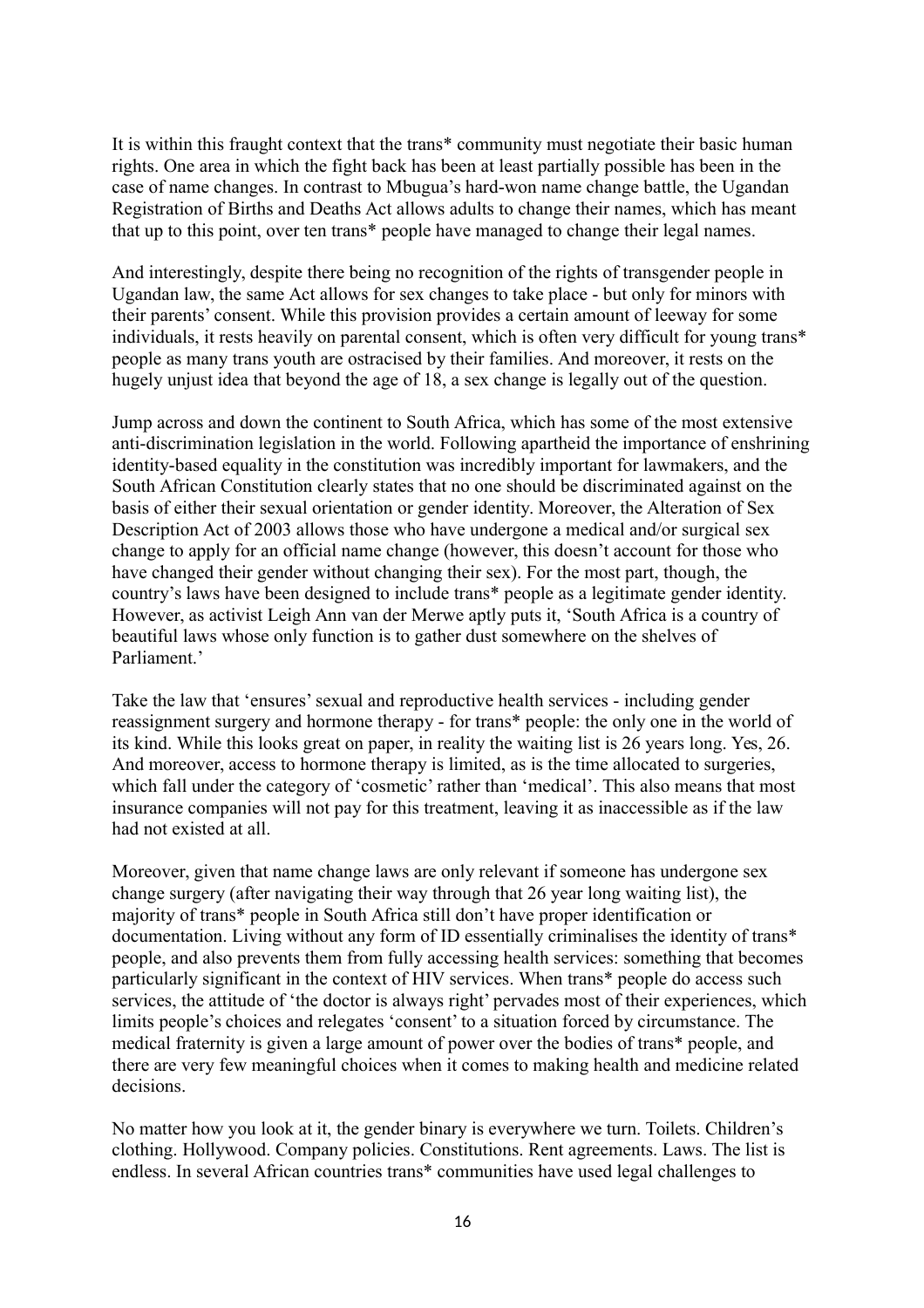counter some of this and have made some progress. But there is still a long way to go.

*Leigh Ann van der Merwe is the Coordinator and Founder Social, Health and Empowerment Feminist Collective of Transgender and Intersex Women of Africa (S.H.E.).*

*Adrian Jjuuko, LLM serves as the Executive Director of* Human Rights Awareness and Promotion Forum (HRAPF)*, an NGO providing legal aid services to LGBTI, sex workers and other marginalised groups in Uganda.*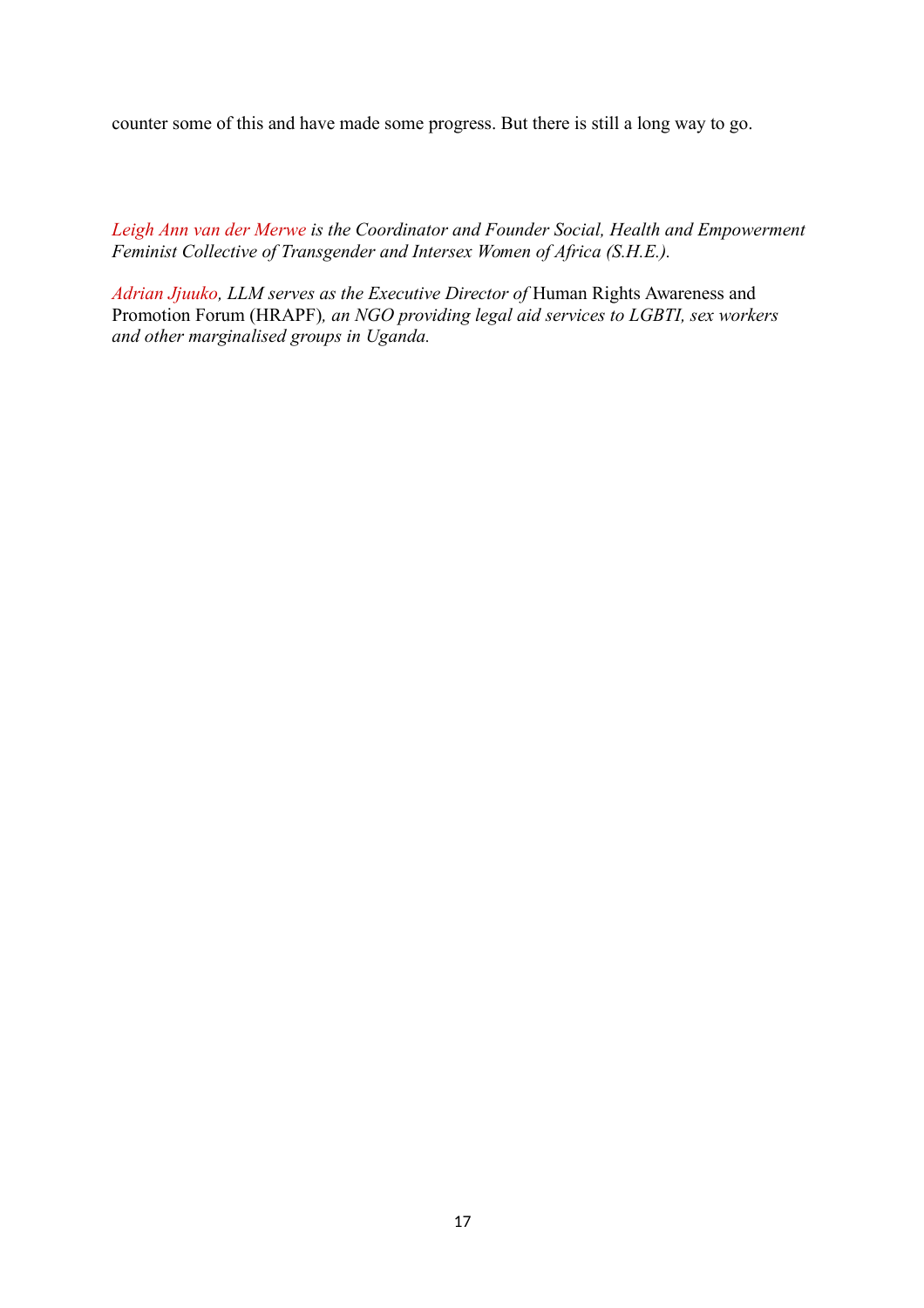# **# 7: Negotiating Choice and Rights in Hierarchies of Power**

*The seventh of the ten part essay series has been adapted from presentations by Leigh Ann van der Merwe and Sylvia Tamale at the Global Dialogue on Decriminalisation, Choice and Consent.*

On 21 October 1986, the African Charter on Human and People's Rights – or the Banjul Charter as it's commonly known – was officially passed, marking what came to be known as African Human Rights Day. To many people, and particularly people living outside Africa, the Banjul Charter seemed pointless. With an existing framework for international human rights, what was the point of developing another one?

One of the most important ideas embedded in the Banjul Charter – and one that was notably missing from existing human rights frameworks – was the emphasis on the idea of *community*. It espoused the idea that rights are not simply for individuals, but that rights should also apply to communities of people. These are known as 'third generational rights' or 'rights of solidarity'. So while 'first generational rights' placed the individual at the centre of the conversation, this alternative way of looking at human rights focuses on the importance of community living.

Why were community rights forgotten in the first place? Like with the tales of many nations, it all began with colonisation, which brought its own code of morality and justice wherever its colonising missions spread. So for example, British rulers introduced the Ugandan Penal Code that criminalises abortion, same-sex relationships and sex work in the early 20th Century. The same goes for nearly all of the British Empire's colonies, including those in South Asia. This externally imposed system of justice failed to take into account the lived realities of diverse peoples and cultures. So in several African countries, for example, precolonial policies that emphasised reconciliation and restoration were replaced by colonial laws based on retribution and deterrence.

The international human rights framework developed over the past 66 years has emphasised the notion of individual rights. This body of rights drafted mostly by Western governments drew on experiences of the Holocaust and the imperative to protect individuals against abuses by the state. Much of these rights are rooted in the notion of personal autonomy, dignity and privacy. But like with alien colonial morality and ideology, how does this notion of individual choice play out in areas where the emphasis has always been on the collective?

In the 20th Century, several African scholars emphasized the fact that many African societies live under the *Ubuntu* philosophy: 'I am because you are, and you are because we are.' While that may seem a little simplistic, part of what the Banjul Charter sought to do was to reintroduce the notion of rights as more than belonging to the individual alone, and instead, located rights and choice within the context of a community.

This isn't to say that we need to glorify an'original' community identity over a 'Western imposed' individualism. In fact, that's what many right wing fundamentalist groups in excolonised countries often resort to. But what the African experience shows us is that the 'right to choose' is a negotiated, complicated territory in which geographic, cultural, economic and racial differences all play an important role.

As Chi-Chi Undie of the Population Council writes, 'If we talk about "choice" without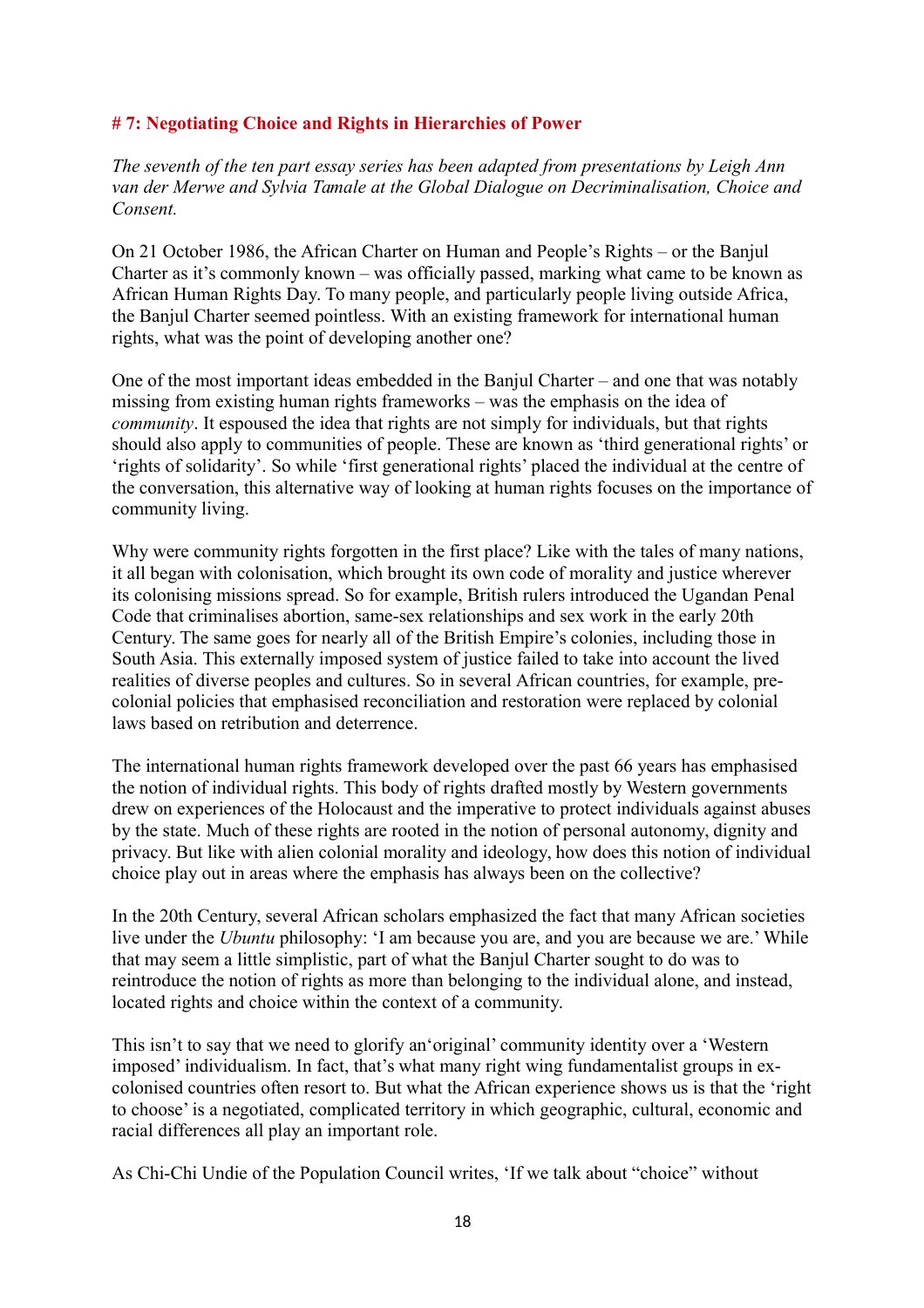considering how this concept is embedded in (and thus informed by) perceptions of "culture", prescriptions by religion, economic realities [and so on], how much "choice" are we really offering to prospective rights-holders? Are we merely holding forth an ephemeral concept?'

Take cultural circumcision in South Africa and its role in the lives of trans women. Circumcision within some South African ethnic groups is not only a rite of passage into manhood, but also a signifier of belonging to the wider community. To reject this process is therefore not simply a rejection of manhood, but it amounts to losing community rights, including one's right to property, inheritance and other socio-economic benefits. For South African men, this is therefore always a negotiated choice, but for trans women, it becomes even further complicated. For trans women, belonging to a community and having access to community rights must be weighed against having to undergo a ritual that incorrectly forges their gender identities. In this context, and under pressure from their communities, most trans women end up undergoing cultural circumcision. Is this a choice that they make, or is it coercion? In other words, can a community pressure to agree be called a choice, and can an acceptance of a certain situation really be called consent?

These are not easy questions and there is no single answer. In many ways, consent is often used as a proxy for acceptance, because if you think about it – how many entirely free choices as individuals do we ever really have? The choices that we make every day are linked to a community or societal social contract, and moreover, to a capitalist system of exploitation that renders almost all our choices, to some extent, forces of circumstance.

But when it comes to the idea of individual choice pitted against community pressure – or one set of rights (property) pitted against another (sexual) – the Banjul Charter has made a significant contribution to the debate. What it's done is that it has taken previously compartmentalised rights and brought them together. So civil and political rights are brought together with economic, social and cultural rights. And individual rights are viewed in tandem with collective rights, acknowledging both our individuality *and* our membership to various communities as essential components of who we are.

And as far as the question of what constitutes 'free choice' goes; well, it's more likely than not that no choices are ever really free. And what's more, based on the amount of privilege we have, some people's choices are freer than others'. For example, while even cis gender men in South Africa may be coerced into cultural circumcision, because of their gender privilege, their 'choice' in the matter may be greater than those of a trans woman. But in another situation, a trans woman with greater social and economic privilege than a cis gender man may have more 'choice' than him.

So perhaps instead of advocating for 'choice' we can advocate for 'justice'. For example, to talk about reproductive choice implies that all women should simply have the right to decide what happens to and around their bodies. But in situations of social, racial and economic inequality, access to information and assistance around making those choices greatly differs, which has led feminists of colour to instead demand reproductive *justice*.

In this way, if the lens of justice pervades our struggles more than the question of choice, we can take into account a range of differently lived and experienced realities, ranging from those enmeshed within cultural communities to those embroiled in conditions of racial or ethnic inequality. And in fact, that's a lot like what the Banjul Charter set out to do in the first place.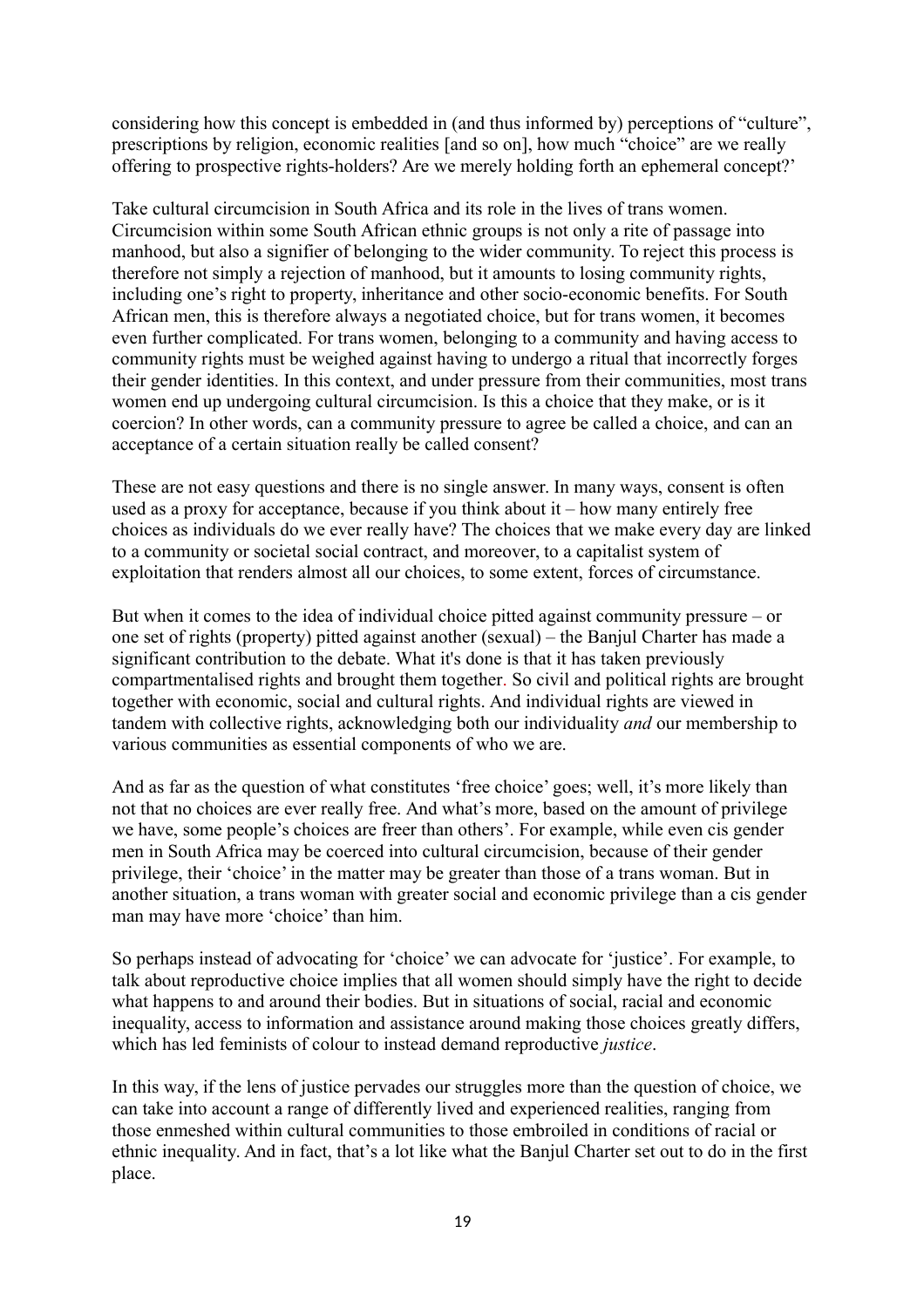Leigh Ann van der Merwe is the Coordinator and Founder Social, Health and Empowerment *Feminist Collective of Transgender and Intersex Women of Africa (S.H.E.)*

*Sylvia Tamale is a leading African feminist lawyer and scholar based in Kampala, Uganda.*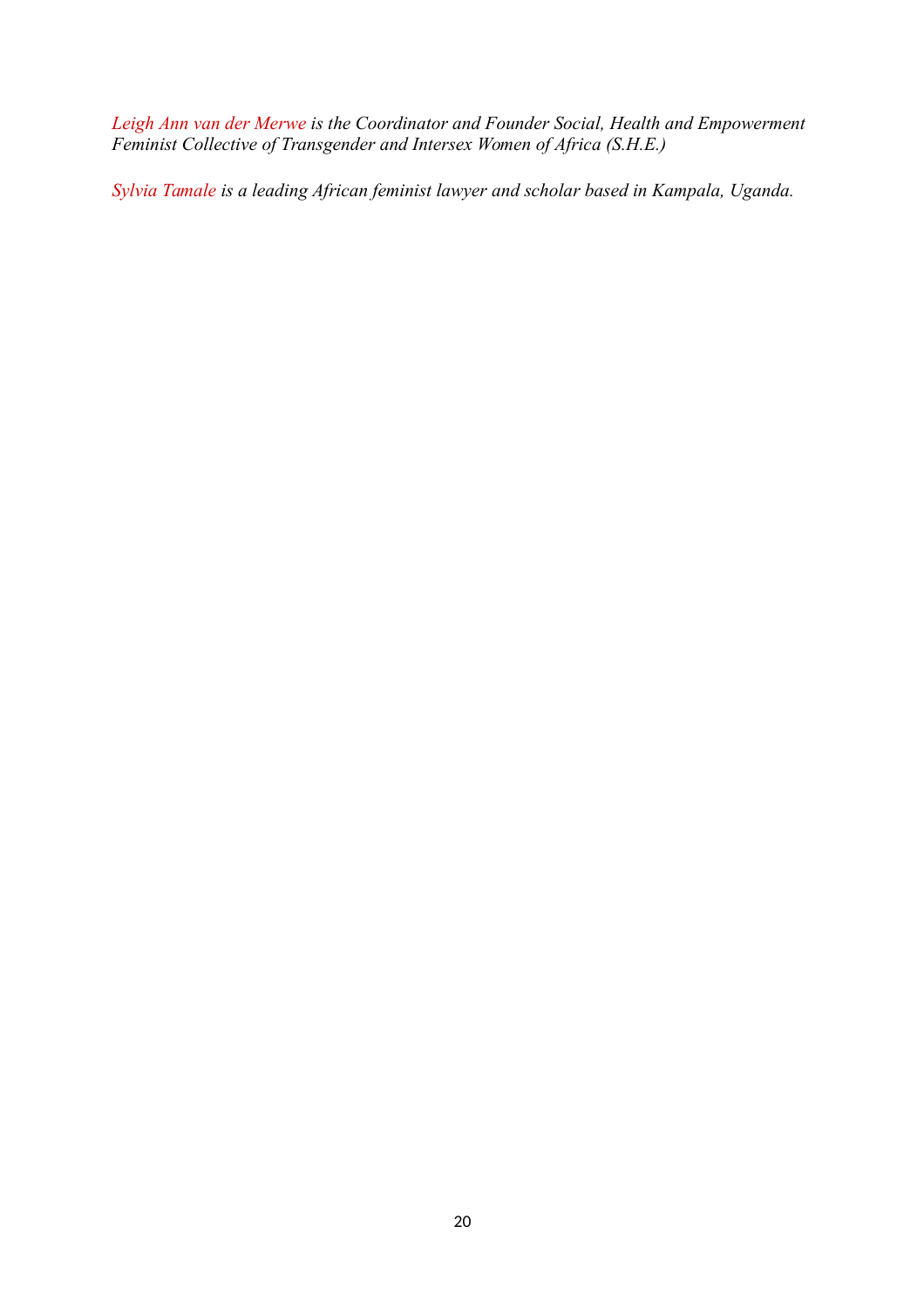# **# 8: Children, Representation and Consent**

*The eighth of the ten part essay series has been adapted from a presentation by Shohini Ghosh at the Global Dialogue on Decriminalisation, Choice and Consent.*

There are two words most commonly associated with childhood: happy and innocent. Childhood is supposed to be happy, and it is supposed to be innocent.

Especially in the Global South, we are confronted with moments that expose the structural underpinnings of such a conceptualisation; class privilege, for instance, is a general prerequisite for a "happy" and "innocent" childhood. Despite this, and despite knowing that childhood can be buffeted by loss and grief, we still cling to an idealisation of childhood.

Where did this idealisation come from?

A number of scholars have demonstrated how contemporary understandings of childhood have emerged from specific historical developments. Indeed, historical inquiry, beginning with Philippe Ariès' groundbreaking and contested work, has shown how in earlier centuries, 'childhood' was not conceptualised as so temporally discrete from 'adulthood.' In *Pictures of Innocence: The History and Crisis of Ideal Childhood*, Anne Higonnet tracks how this changed over the eighteenth century with the invention of the 'romantic' or 'innocent' child in Western societies. Importantly, this was an exceptionally classed development. For instance, the idea of differential clothing came in with the upper classes. Whereas children in the working class generally wore small-size versions of their parents' clothes, amongst the elite there was the introduction of child-specific clothing, like sailor suits for young boys over this period.

What is interesting about the invention of ideal childhood is its treatment in mediums like painting not as a shift in representation but rather, as a discovery of a natural, essential truth. As Higonnet contends, it was precisely because it was an invented idea that childhood needed consolidation through visual fictions in this way. Over the eighteenth century, one thus sees the first great movement in the visual history of childhood innocence, led by British portrait painters like Joshua Reynolds and Thomas Gainsborough. Through their representations, these painters collectively created the idea of the innocent child.

What, exactly, is the child innocent of? The child is innocent of sexual knowledge.

By the beginning of the twentieth century, the golden age of painting and illustration begin to give way to the photograph. For many years, the idea of the innocent childhood is inherited by photographers. The wide circulation of photography means for instance that every home can be adorned with images of mother and child. Nonetheless, over a period of time, photography began to unsettle the certainties of childhood sexual innocence. At the same time, the idea of the family as a safe haven (?) for children begins to be questioned.

With the intensification of debate around child sexual abuse in the late 80s and early 90s, the idea of the ideal childhood and the idea of home as a safe haven for children entered into a crisis. As the panic about harms to children, some of it real, some of it imagined, began to spread, artists and photographers came under attack.

In 1988, for example, artist Alice Sims was working on a series entitled "Water Babies" that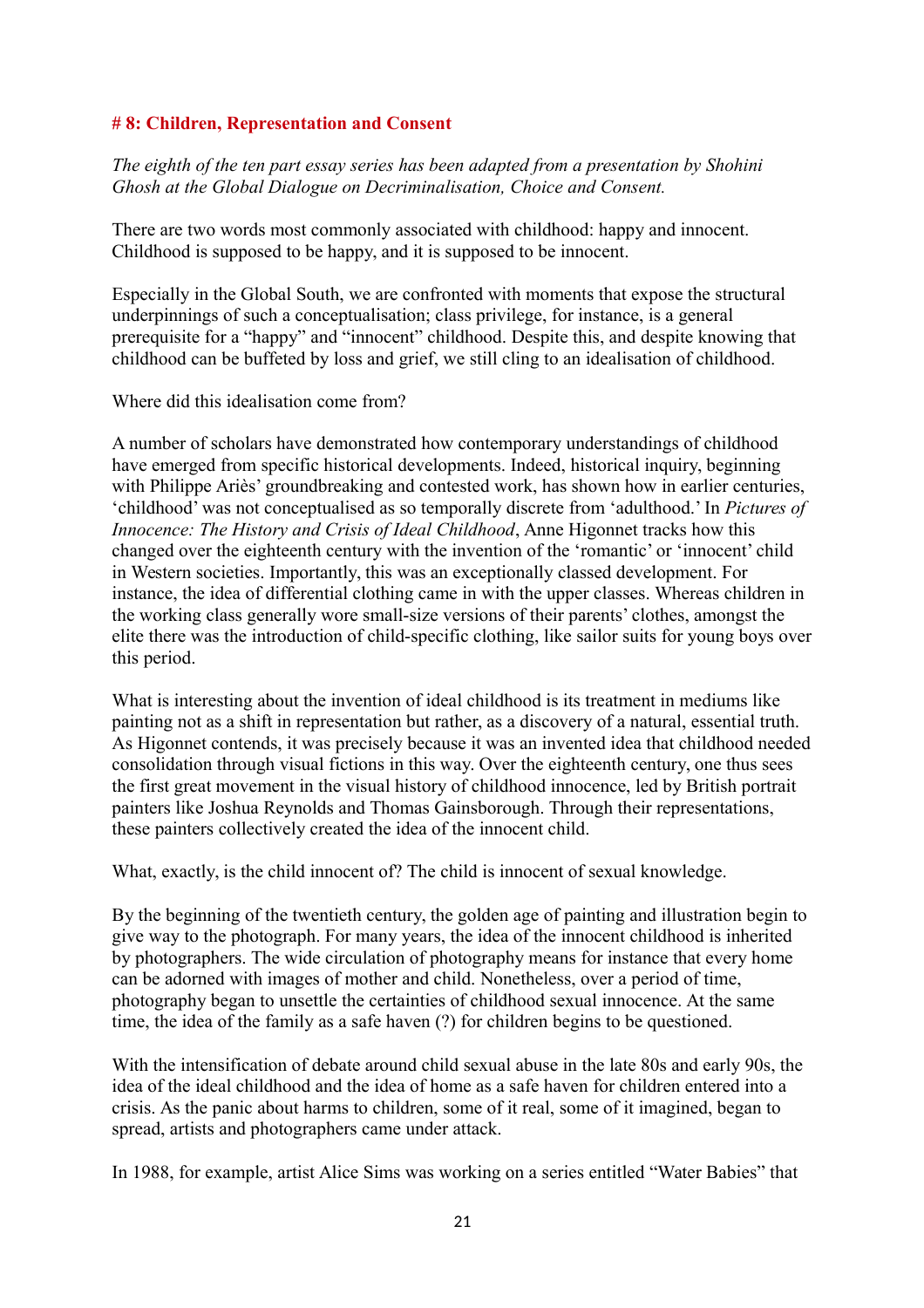involved the superimposition of photographs of her nude daughter onto photographs of water lilies; upon seeing the nude photographs, a worker at the photographic developing lab notified the police, who in turn charged Sims with interstate pornography and placed the child in a temporary foster home. Though the charges were ultimately dropped, the incident draws out how anxieties around representation were central to protecting the crisis-ridden idealisation of childhood.

Similarly, in 1989, Robert Mapplethorpe's photographs were not allowed to be exhibited because they show explicit sadomasochistic/homosexual content and exposed genitalia of children. In the public imagination, such photographs revealed the perversions of their creator. Over the 1990s, the publication of novels like Catherine Harrison's *Exposure*, which centers on the discovery of family abuse through the examination of photographs, and the passage of child pornography prevention legislation consolidated a climate wherein the interpretation of photographs was critical to claims of abuse. This climate of moral anxiety led to the targeting of famous photographers like Sally Mann, whose images – like the noted *Popsicle Drips* – lend to a range of interpretations.

This is a brief overview, but following the evolution and controversies surrounding the representation of the child in this way begins to denaturalise contemporary assumptions surrounding childhood. Understanding that the conceptualisation of the child as innocent (particularly of sexual knowledge) is a historically mediated representation necessarily complicates conversations around childhood and consent.

*Shohini Ghosh is Sajjad Zaheer Professor at the AJK Mass Communication Centre at Jamia Millia Islamia University, India.*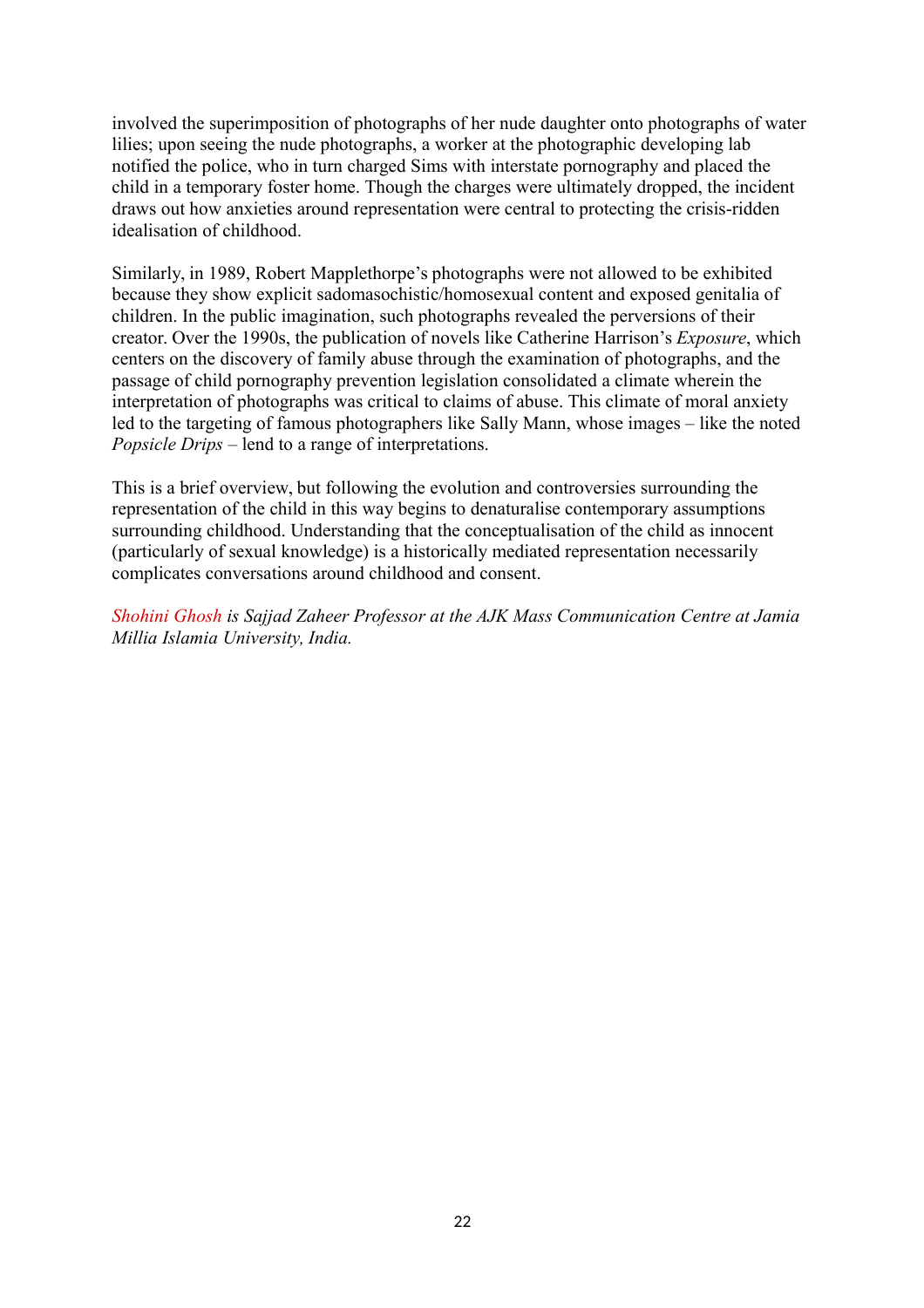#### # 9: Consent in the Digital Era

# *The ninth of the ten part essay series has been adapted from a presentation by Bishakha Datta at the Global Dialogue on Decriminalisation, Choice and Consent.*

In 2012, American data scientist Adam Kramer ran an experiment involving 689,003 Facebook users: he wanted to see whether emotions on social media were contagious. Lasting for a week, half the unsuspecting users chosen for the experiment saw only 'happy' content on their home feeds, whereas the other half saw negative or 'sad' content. The investigating scientists then analysed whether this influenced the moods of users and had an impact on the type of content they posted themselves. But the idea of manipulating Facebook for a science experiment hit a nerve with people across the world. They wanted to know where - as with all science experiments – where was their consent to their information being used for research? In reply, Facebook referred users to their Terms of Service, where, after all, didn't we 'consent' for Facebook to use our information for a range of things?

The question of consent haunts many of the complexities raised by the digital world, most notably with reference to rapidly shifting notions of privacy. In reality, the digital world is simultaneously a public *and* a private space. For example, the internet may be private when a physically disabled woman uses a chat room for a sexual encounter. But it becomes public when she advocates for the rights of women with disabilities across social media.

But where's the line and who gets to draw it? Can Facebook use our semi-public (or semiprivate, depending on how full or empty you see the glass) home feeds to then manipulate our moods on the grounds that the information was public to start with? What about our location data, email addresses and all the information about us it collects but is not on our home feed? Or can we, as users, argue that our data is private and should be restricted to our chosen Facebook friends?

In India, several instances involving sex, sexuality and information technology have populated newspaper headlines over the past decade. This now exceedingly long list of privacy violations began most notably in 2004 with the 'DPS-MMS Scandal', in which a young man and woman studying at the Delhi Public School filmed themselves having sex on a mobile phone. Soon after, the video went viral via Multi Media Messaging (which predated the worlds of Whatsapp, BBM and Snapchat as the most popular medium for sharing images and videos) and became the first notable instance of sex being made public via digital technology. For many of us, the consent issue is clear from the get-go: the sex was consensually filmed but non-consensually distributed. However, against the backdrop of a national discourse steeped in notions of honour, chastity and shame, what policymakers and the public discussed was not that a boy had distributed a private video without a girl's consent, but that a boy and a girl *were having sex in the first place.*

Fast-forward to the present moment. Today one of the most popular forms of pornography in India is amateur porn. In its particularly Indian avatar, some amateur porn depicts situations where either one or all of the individuals being filmed are unaware of a hidden camera's existence (for example, in hotel rooms or cyber cafes - the latter being a popular place for young people in India to find privacy) or that the woman who is the subject of the video is drugged or hurt, and unable to consent to anything at all. Other amateur porn is, of course, consensually filmed, distributed and enjoyed, but when consent is off the table, it's less porn and more abuse.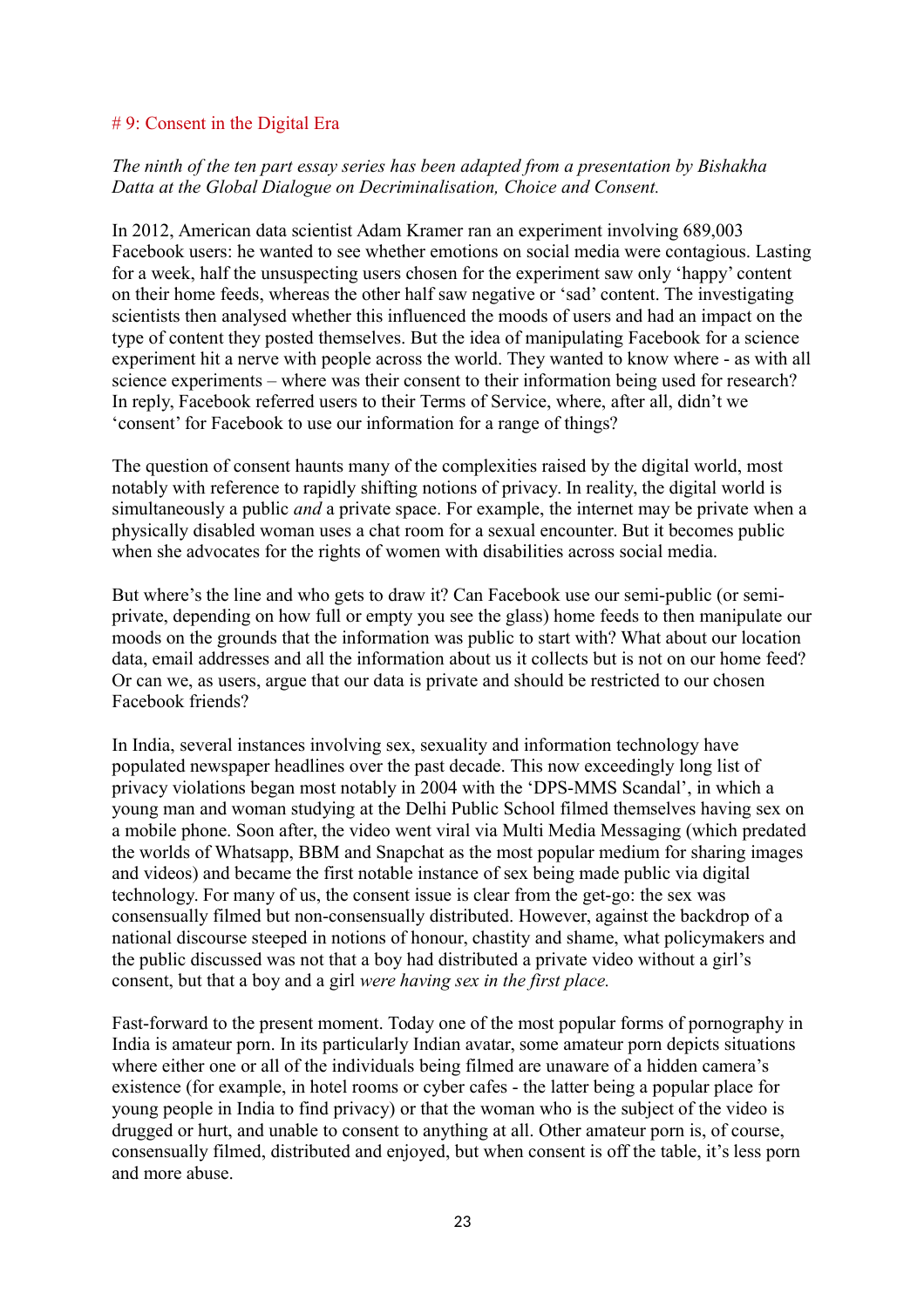Ten years after the DPS-MMS scandal the conversation around sex and shame has barely changed. With women's virtue and chastity being seen as necessarily compromised by sex, this moral discourse not only dismisses and overrides consent violations, but makes it difficult for any woman who feels her consent has been violated to report it and access justice. Therefore, despite the fact that most amateur porn websites have lengthy disclaimers about consent, in reality the enforced shame around having 'illicit' sex takes precedence over non-consensual sex, filming, or distribution of videos. When morality is the highest stake, the question of consent remains both unasked and unanswered.

Issues of consent and the digital world aren't just about how offline situations get represented online – it's also about how we, as users of digital technology, are able to represent ourselves. In America there's recently been a lot of talk about teenagers sexting each other. In case the phenomenon has bypassed you, a sext is just what it sounds like: sex via text, often including some nude selfies. But at least 20 states in America have passed laws criminalising the possession or distribution of nude photographs of minors – even if the minor is you. So teenagers sexting each other can be booked under child pornography laws. In her forthcoming book *Sexting Panic: Rethinking Criminalisation, Privacy and Consent,* author Amy Hasinoff explains that 'sexting is a form of sexual activity, not a gateway to it.' Which means that if you're 17 years old it's perfectly legal for you to have physical sex offline, but if you send a sext, it becomes a matter for the police. Consent? It often gets buried below moral panics or legalities that both operate under the logic of 'a sext is a sext'.

Whether we legally fall into the category of 'adult', 'child' or somewhere in between, as users of the internet we are constantly negotiating digital space and the various boundaries it draws or opens up. And because most of this space is owned by a mixture of corporations, states and individuals, it's never clear who's making the decisions about what we do online. Recently, Apple rejected HappyPlayTime, a sex education app designed to remove stigma around female masturbation. The rejection was made on the grounds of obscenity. However, apps such as iLust and iStare (which challenge you to stare at a woman's breasts for as long as possible) and Kawaii Assistant (offering 'your own personal Japanese secretary right in the palm of your hands') are welcomed by Apple and are downloaded by large numbers of people Similarly on Facebook, women's own representations of their bodies have been deemed as 'inappropriate' or 'obscene', whereas countless pro-rape pages remain unchecked.

This is no accident. In a 2012 book entitled *Consent of the Networked*, author Rebecca MacKinnon tells readers that governments and corporations are actively working to fit the internet to their own needs. In this way, the tedious, difficult-to-read Terms of Service that precede every portal we join are designed not to protect us - the users, but instead to protect the providers - the internet platforms. It also means that companies and governments are allowed to decide what is 'obscene' as per their own prejudices around representations of sex, rather than whether the representations were made and distributed consensually. In fact, most laws and intermediary regulations pertaining to content online rarely talk about consent, and when they do, it's still clear from some of the examples here that some people's consent is seen as being more worthy than others'.

MacKinnon argues that our freedom in the internet age depends on whether we defend our rights on digital platforms and networks in the same way that people fight for their rights and for accountable governments in offline spaces. It is time to stop thinking of ourselves as passive 'users' of technology and instead act like citizens of the internet – or as netizens - and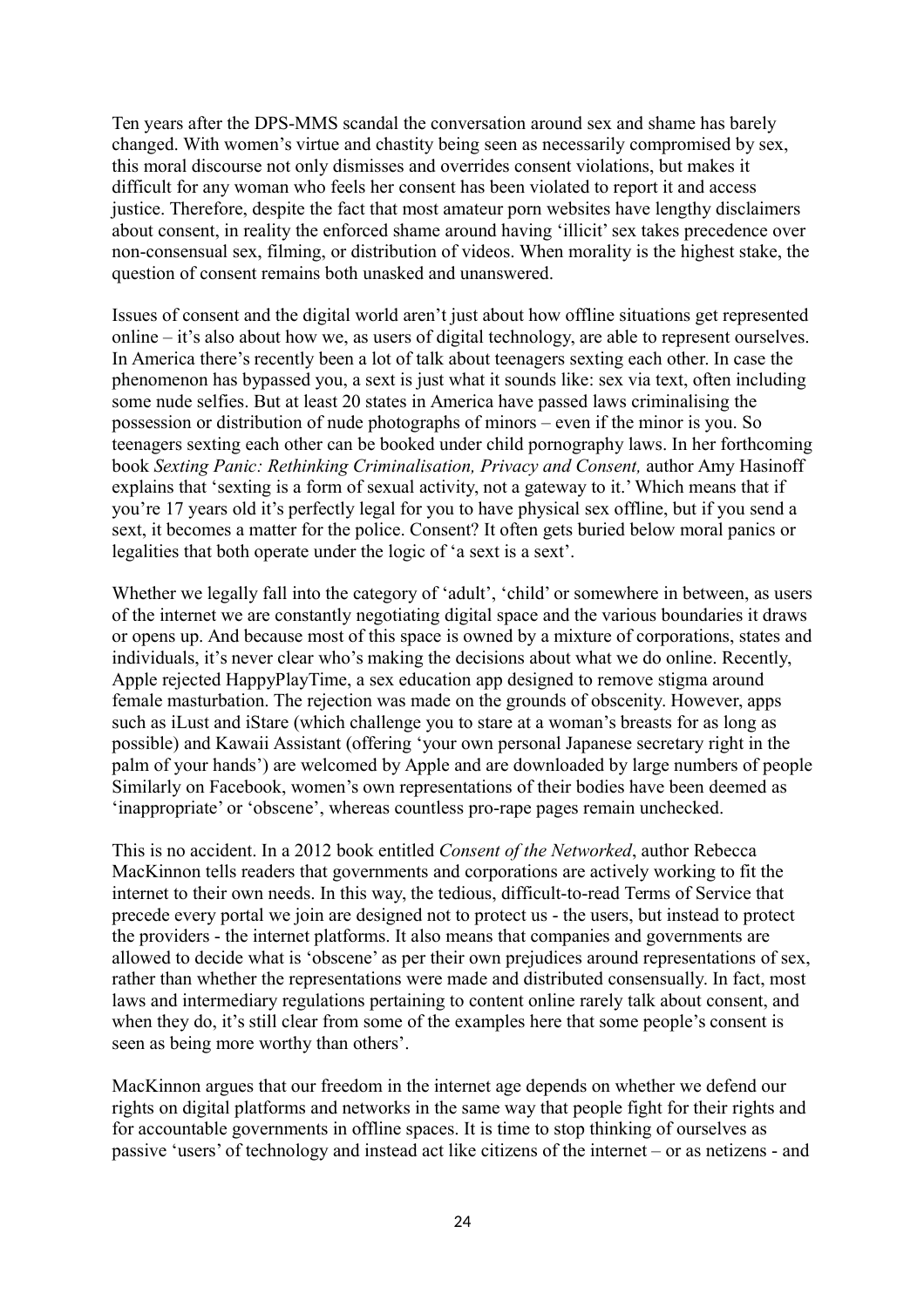take ownership and responsibility for our digital future. And in doing so, we must place questions of consent and agency at the heart of our conversations.

*Bishakha Datta writes and films non-fiction, works on gender and sexuality, runs Point of View in Mumbai, is part of the wikipedia family and serves on several non-profit boards.*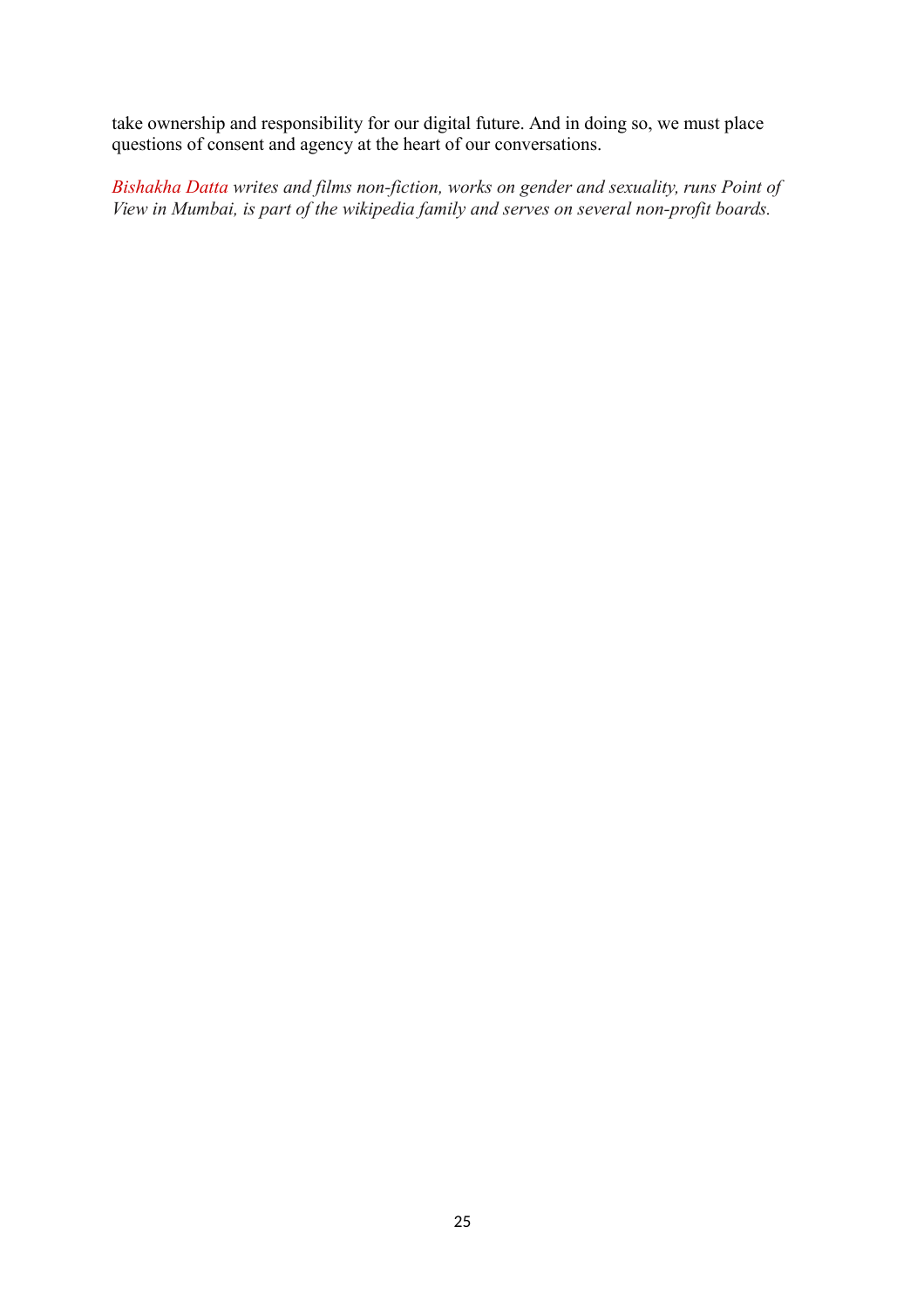#### **# 10: Marriage and Consent**

*The tenth of the ten part essay series has been adapted from a session led by Alice Miller and Sonia Correa and includes contributions of all the participants at the Global Dialogue on Decriminalisation, Choice and Consent.*

In the name of promoting consent, there is a contemporary move to utilise criminal law to prevent child and forced marriage.

Historicising how international human rights law has addressed issues of marriage and consent enables us to begin to problematise this move. The first essay based on Carole Vance's talk draws out how the modern state in the West inherited the power to regulate forms of sex through criminal law. Concomitant to the criminalisation of "unnatural" sex was the state's instantiation of marriage as a legal status, in part because marriage was linked to all kinds of other legal implications, like inheritance.

Within human rights law, from the League of Nations era onwards, the structure of marriage was implicated in intergovernmental conversations thinking about the development of nations. In particular, in the context of decolonisation, women's status in marriage was framed as an indicator revealing the modernity of states. Reflecting this, women's status became a means to assess a country's developmental status. Attempting to define what marriage ought to look like everywhere in the world, the 1948 Universal Declaration of Human Rights was a part of this project. Over the late 1940s and early 1950s, various conventions exemplified the centrality of marriage to conversations around rights and modernity. In other words, there was a focus on developing legal protections in order to separate individual women from what were understood to be "non-modern" cultures.

Fundamentally shaped by this history, contemporary human rights law addressing marriage primarily stresses two things. First, as stated in the Universal Declaration, "free and full consent" is elaborated as the terms upon which men and women enter into marriage. Second, there is an emphasis on equality between men and women in the terms of entry, the conditions of practice, and the terms of dissolution of marriage.

International law aims to work against the local practices and laws that limit these rights across caste, religion, and race. Within the frame of international rights law, differences in caste, religion, and race are seen as irrelevant to the right to marry. Thus, even though kinship systems have historically determined how marital structures look, under international law, marriage is treated as an institution related to, but separate from, the institution of the family. At the same time, the documents that frame the right to marriage are largely heteronormative. Marriage involves a man and a woman, and there is furthermore no interrogation of what these gender categories might mean.

In its focus on a man and a woman entering into marriage with "full and free consent," the human rights approach to marriage is highly individuated. The only attributes of the imagined rights-bearer that are relevant to the right to marry are age and sex-gender. Paradoxically, "full and free consent" is protected through the threat of criminal law. Forced and child marriage, understood to violate this right, thus face criminal charges. Especially given that these protections of marriage are decontextualised from structures of kinship – which differ over space and time – and the history of the social construction of childhood, what does it mean to use criminal law around forced and child marriage?